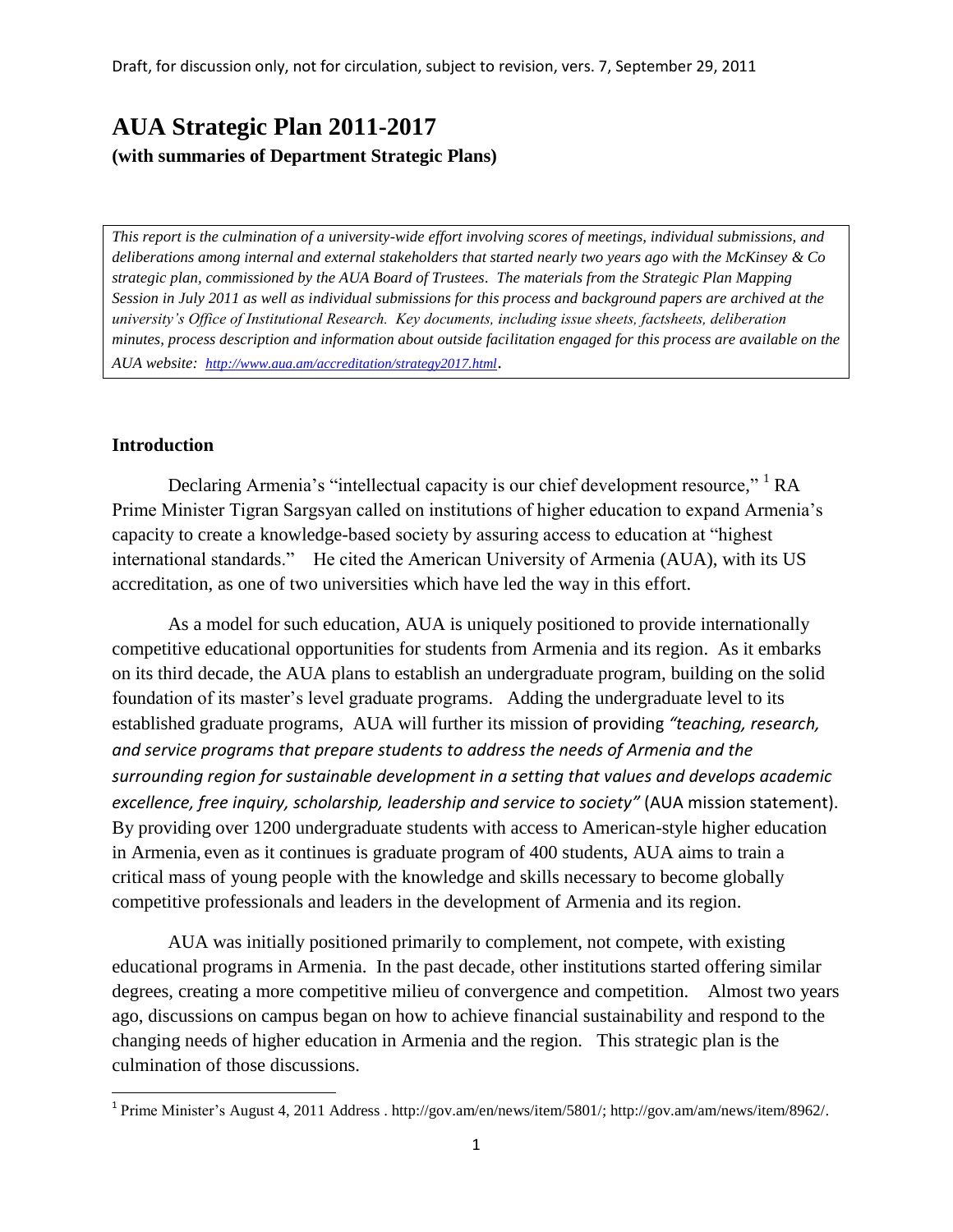#### **Vision**

The American University of Armenia aims to be a laboratory and model for the type of education that will guide and spur Armenia's development. Based on AUA deliberations and market studies over the past several years, a new vision for AUA has come into focus. This vision calls for an expansion and diversification of AUA's current 1) programming, 2) faculty and student body, and 3) financial support.

#### *Expansion & Diversification of Programming*

By 2017, AUA aims to have approximately 1600 students, 1200 undergraduate and 400 graduate, enrolled in three or more undergraduate degrees and seven graduate programs. The university's current master's programs will continue to be centers of professional excellence and research aimed at (1) cultivating the technical expertise of professionals, (2) developing projects of national significance for Armenia's sustainable development, cultural, political and economic vitality, and (3) providing exemplary models of graduate education in Armenia. Building on the experience gained and infrastructure built for these master's programs, the undergraduate program will expand and diversify AUA's program and course offerings. Specifically, we intend to start with three undergraduate majors, each with two specialization tracks. These majors and tracks with be loosely aligned with our graduate programs and, hence, benefit from the accumulated experience and expertise.

#### *Expansion & Diversification of Faculty and Students*

Through the creation of the undergraduate program, AUA will increase its core faculty nearly threefold. Faculty expertise will also become more diversified in order to meet the needs of various undergraduate programs as well as larger student body. To attract and maintain this larger scholarly community, the faculty's commitment to the university will need to be matched by the university's commitment to the faculty in terms of career track and benefits.

In addition to the expansion and diversification of the faculty, the student body will be transformed. Remaining true to its commitment to need-blind admissions, AUA will seek to recruit a more economically diversified student body, of which between 10% to 20% will be from abroad. Undergraduate studies will create new possibilities for junior exchange students, summer students, and more students from regions in and around Armenia, across the economic and social spectrum.

#### *Expansion & Diversification of Financial Support*

By establishing the first American-style undergraduate program in Armenia, AUA will seek to tap a broader and more stable financial base by nearly doubling its endowment through attracting more donors from more countries, creating a wide range of levels of giving, and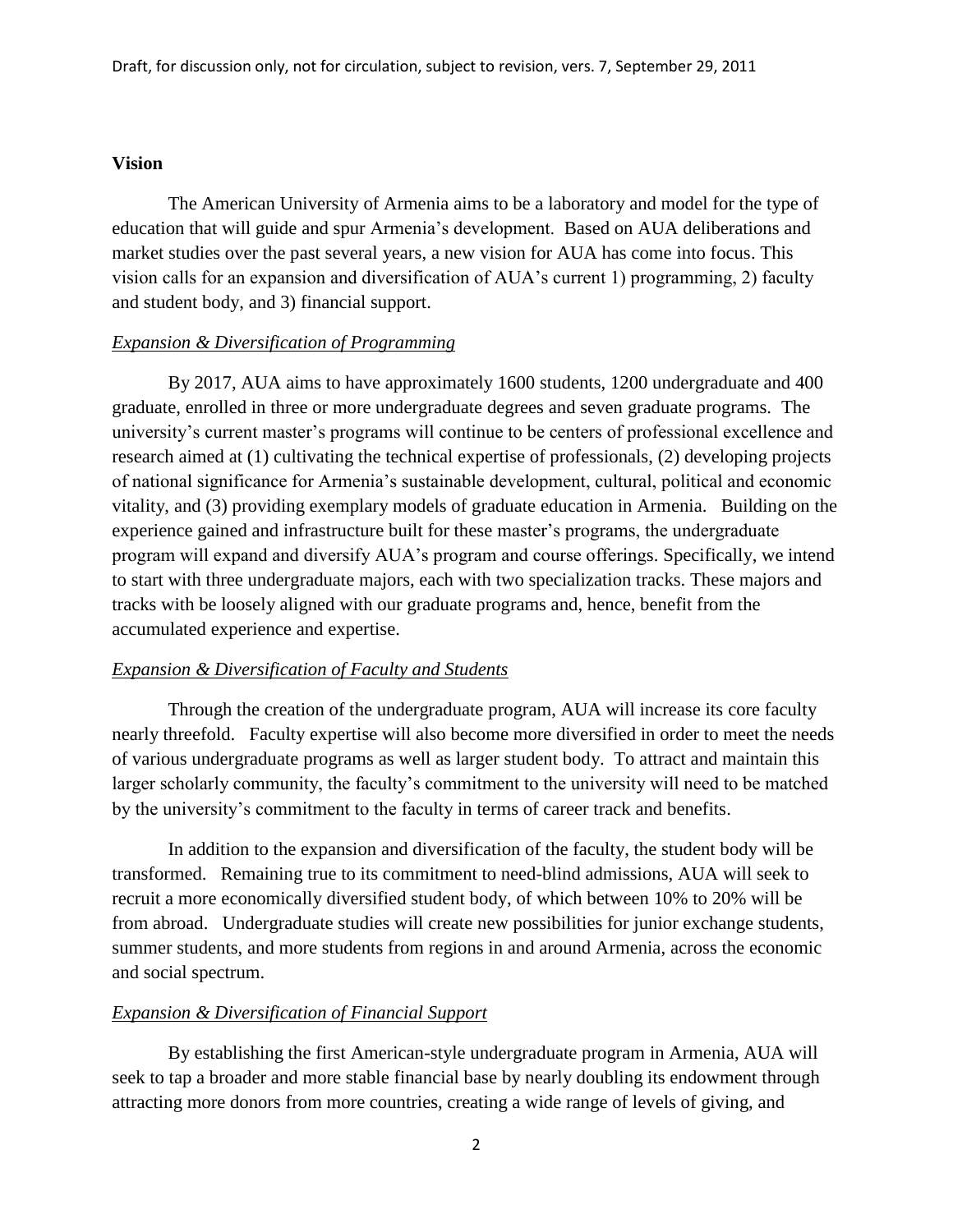having an active alumni giving program. AUA will also have a range of new sources of commercial income from research and university facilities. To support these efforts, the newly established Vice President of Advancement will take a leading role in promoting AUA both locally and internationally in order to attract students, scholars, and donors. Due to major construction projects completed during the past decade, the University is well prepared to accept a greater student body in terms of its physical plant and infrastructure.

This vision is the product of an unprecedented process of brainstorming, analysis, and deliberation drawing on the insights of AUA faculty, students, staff, and alumni as well as Armenian government officials, businesses, and NGOs. This report summarizes the way in which AUA will realize this vision while also building on its strengths, addressing its weaknesses, and seizing potential opportunities.

#### **What sets AUA apart?**

Like most institutions, AUA was founded to add value to the relevant markets and communities it serves. Symbolic of its mission, AUA was established on September 21, 1991, the day Armenia broke from the USSR to become an independent nation. In the context in which AUA was founded, it had to be a part of the inherited Soviet higher education system, yet be apart from that system in certain essential ways. That tension emerged as a recurrent theme of AUA's strategic planning discussion. On the one hand, discussants focused on building and bolstering what sets AUA apart – namely, the added value AUA brings to Armenia by providing American-style higher education that is integrated into the global academic network. On the other, they stressed that AUA must strive for greater integration into the local educational milieu in order to achieve its mission in promoting economic and educational development in Armenia.

AUA was an early entrant into the post-Soviet region in 1991. The environment in which it operates has changed significantly since 1991:

- there are new international entrants into the higher education market in Armenia and the region (e.g., French, Slavonic, European Academy in Armenia as well as the planned Millennium University in Georgia, Moscow State University Yerevan branch);
- existing institutions have more resources and have begun adopting global standards (e.g., Bologna process in Armenian universities);
- there are more English-speaking students and faculty in Armenia;
- greater resources, better preparation, and increased access to information (scholarship programs such as Luys Fund, IREX, Muskie) have made study abroad programs more accessible to Armenian students;
- foreign degrees have become accessible and are considered by many to be more valuable than a domestic degree.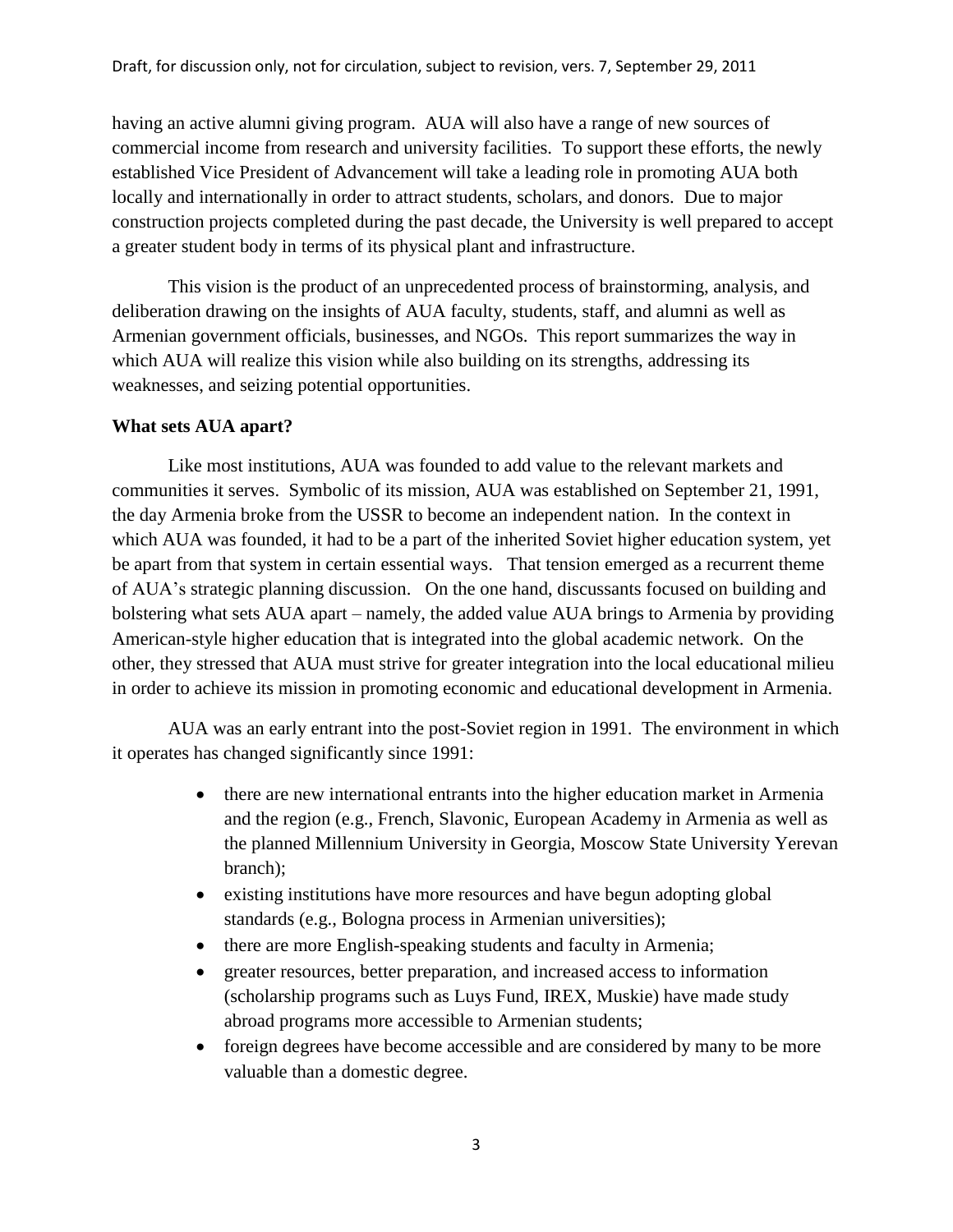As a result, the differences in content and value are shrinking between AUA degrees and those of other universities in Armenia. In short, competition has increased, putting more pressure on AUA master's degree programs.

Nonetheless, AUA remains a good value proposition for most students: The AUA degree helps them advance their careers and contributes to Armenia's development. AUA is a zone of predictable fairness in Armenian higher education. At AUA, outcomes are based on merit. Furthermore, the public is aware of AUA's corruption-free environment. In surveys, students highly value the AUA experience for its American academic environment, transparency and fairness, from pre-admission through graduation. $2$ 

AUA has also been strongly committed to community and national development, filling gaps in Armenia's research and educational system. It has a solid track record of applied research in economic and public policy and engineering (e.g., health, law, human rights, earthquake engineering, renewable energy, cryptography, environmental and cultural heritage protection) tailored to Armenia's needs, such as the Turpanjian Rural Development Program (small loan program), Acopian Center for the Environment (Birds of Armenia, environmental conservation), and Digilib (Digital Library of Classical and Western Armenian literature).

#### **Challenges to Realizing AUA's Mission**

As an institution established with a developmental mission, AUA's work is never done and its mission is forever only partially fulfilled as new goals appear on the horizon when old goals have been achieved. Starting with its first graduate programs in Engineering (Earthquake and Industrial Engineering) and Business and Management, AUA has been responsive to Armenia's evolving needs, adding degrees in Teaching of English as a Foreign Language, Political Science and International Affairs, Public Health and Law during its first decade as a graduate institution. The Computer and Information Science Program was added in 2001.

AUA has faced financial challenges in meeting the needs of an under-resourced environment. Providing international quality instruction at local tuition levels has resulted in a persistent structural budget deficit. Integration into both the local and global academic communities requires resources that have thus far been scarce. Since the last strategic plan, the 2008 financial crises resulted in cutbacks that forced the university to look inward and focus on reallocating resources. During this period, university enrollments rose nearly 50%, amplifying the structural deficit, while academic programs faced 10-15% budget cutbacks. Although the introduction of an undergraduate program is not intended to cover this deficit, it will reduce the per student subsidy substantially by spreading costs over a larger student body. A consensus has

 $\overline{\phantom{a}}$  $2$  Surveys, FG archived and on-line (IRO to provide specific references.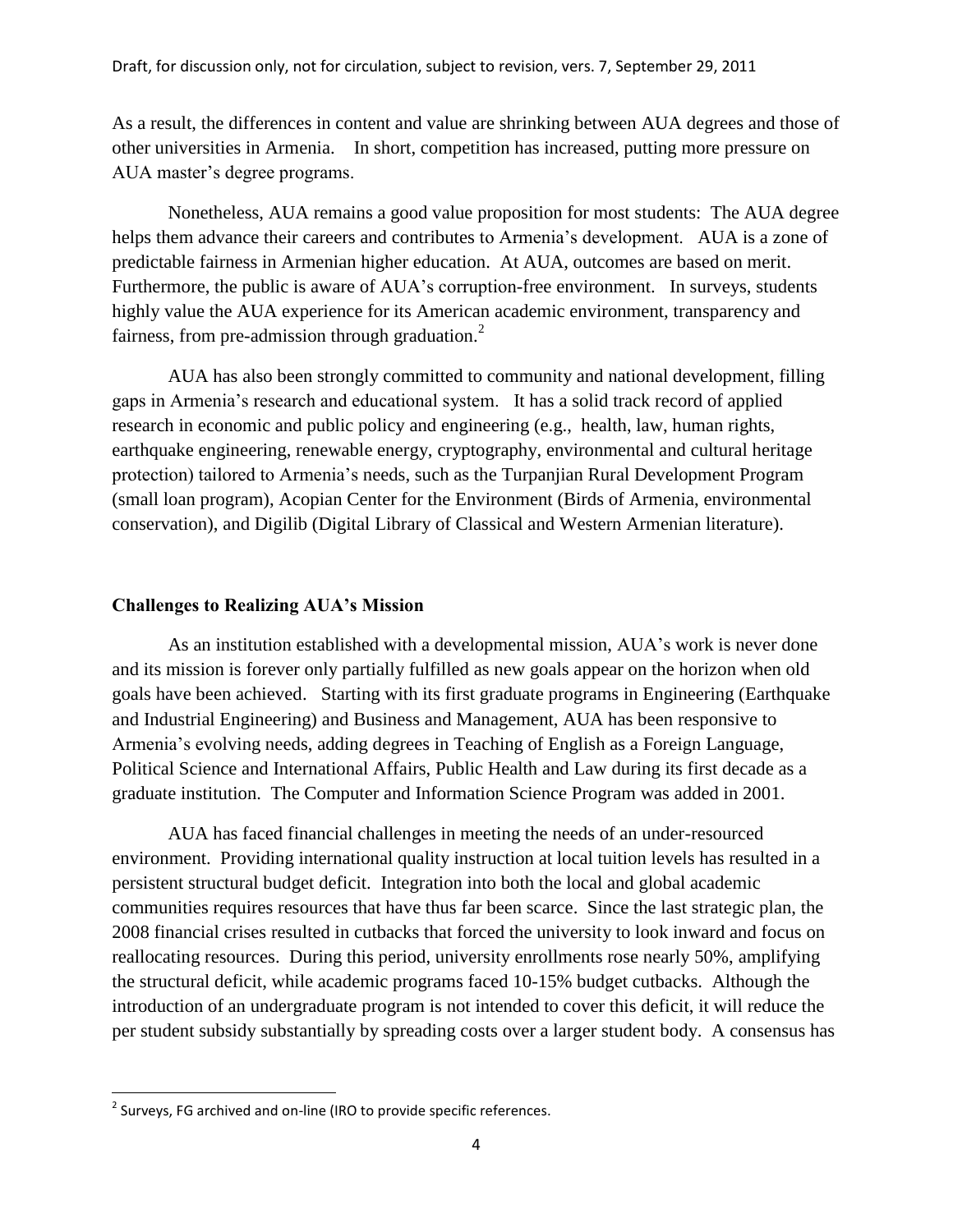emerged that AUA's financial model must fundamentally change as the university plans through 2017.

To achieve its potential, AUA needs to communicate and collaborate more effectively with its external constituencies, potential students within and outside Armenia, other educational institutions, U.S. and Armenian governments, alumni, the Armenian diaspora, donors, employers, and civil society. This will require more faculty and financing as well as staff dedicated to these functions (particularly advancement, public relations, research, and fundraising), better use of online and e-resources, and recalibration of the Extension Program to assure that AUA's outreach arm effectively meets its needs. As a vital bridge between Armenia and the world, AUA has unrealized potential as a link to global academic and economic networks. As a meeting place for students and scholars from within and outside Armenia, AUA has the potential to become a more dynamic center of innovation and creativity that contributes more effectively to Armenia's development.

The appointment of its first full-time resident President in 2010 has spurred greater integration in the local and global milieu, as will the appointment of a Vice President for Advancement, scheduled for Fall 2011. The larger, resident faculty for the undergraduate program will also bring more global ties and capacity for local networking.

#### **Background**

AUA continues to contribute directly and indirectly to Armenia's economic development and higher education system. Although a relatively small institution, AUA has had a unique impact on Armenia, preparing professionals fluent in English who are both rooted in Armenia's local reality and also attuned to global trends and standards. Each year AUA adds hundreds of graduates to Armenia's global-ready workforce. AUA's faculty and researchers foster Armenia's development through research, consultation, public service, innovation and global networking.

The opening of the Paramaz Avedissian Building (PAB) in 2009 increased AUA's physical capacity for a larger student body and more faculty, researchers, and scholars. Over the past three years, despite hardships caused by the global financial crisis, AUA's graduate enrollment has grown and leveled off at approximately 400 graduate students, roughly 150% of pre-2009 enrollment levels. Notwithstanding this substantial growth, the AUA community has come to a consensus that the university has the capacity and potential to do more and have a greater impact while also achieving financial sustainability.

Since AUA's founding, undergraduate education had been considered a potentially important aspect of AUA's mission; however, limited capacity prevented the creation of an undergraduate program. The completion of the PAB building has greatly added to AUA's capacity and spurred a broad discussion among internal and external stakeholders on how AUA can better achieve its mission. These discussions were informed by reports prepared by AUA's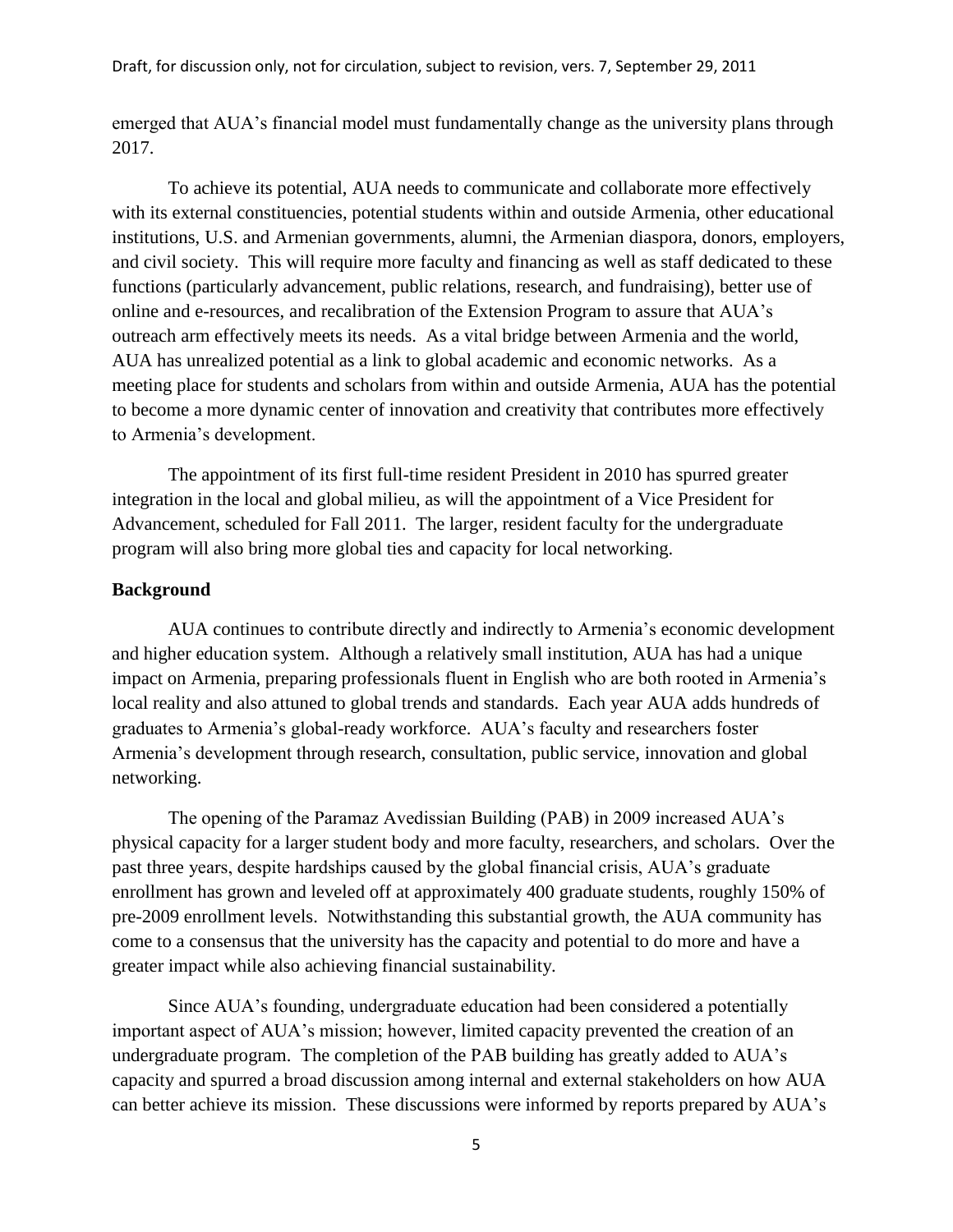Office of Institutional Research, focus groups (of potential students, parents of potential students, alumni), alumni and library patron surveys, and professional strategic planning by McKinsey & Co commissioned by the Board of Trustees, as well as extensive deliberation on campus.<sup>3</sup> These discussions resulted in a consensus that AUA should pursue an undergraduate program both to better achieve its mission and to attain financial security.

The introduction of an undergraduate program is not meant to detract or diminish the importance of the existing graduate programs, but to complement them. The graduate programs will continue to pursue their strategic plans for growth and improvement, with an emphasis on student diversity and stable enrollment as well as research and applied projects that promote Armenia's economic development and bolster the university's financial stability. The initial undergraduate programs will be in fields for which AUA already has graduate faculty. In light of the institutional loyalty that prevails in Armenia, the undergraduate program is likely to be a feeder for the graduate programs, creating a stable pool of well-prepared applicants who share AUA's values and culture. Undergraduate programs will also increase opportunities for graduate students to serve as teaching assistants and could in the future help support doctoral programs in some fields. Thus, the creation of an undergraduate program will likely lead to substantive improvements in AUA's graduate programs.

 $\overline{a}$ 

<sup>&</sup>lt;sup>3</sup> All these reports and data are available from the Office of Institutional Research. The McKinsey Report, prepared for the Board of Trustees in the fall of 2009 concluded that an integrated university with both undergraduate and doctoral programs was feasible and desirable based on their market research and analysis. Campus leadership (both academic and administrative) were involved in deliberations relating to this report, which was submitted in the spring of 2010, with certain conclusions placed in circulation on campus during the summer of 2010. As this period coincided with the search for a new AUA President, action was postponed until the fall of 2010. At December 2010 meeting, the Board of Deans decided to move forward with more detailed study of an undergraduate program. In the winter and spring of 2011, an Undergraduate Task Force (UGTF), with two subcommittees (financial model and curriculum) were formed and began deliberations and data collection and analysis. One of the first tasks was to corroborate and refine the McKinsey conclusions regarding market demand and pricing. An Alumni Survey was organized by the UGTF. Later in the spring, it was determinate that further research was warranted, targeting high school students and their parents. Focus groups with English-speaking high school students and their parents were held in August and another survey was organized based on the AUA Library patron's list, which contains several thousand users of AUA's English language library collections, many of whom are parents or know potential undergraduate applicants.

McKinsey Report: Two Market Surveys, Nov. 2009 - Number of Respondents: 550

AUA - Alumni Survey by UGTF - March 2011, Number of Respondents: 293

AUA - AUA student Survey by UGTF - March 2011, Number of Respondents: 214

AUA – Focus Group (FG) EEC, Quant School, High School Students and Parents - High School Students - August 2011, Number of Respondents: 24

AUA - Library Patrons - Survey- August 2011 - Participants: 277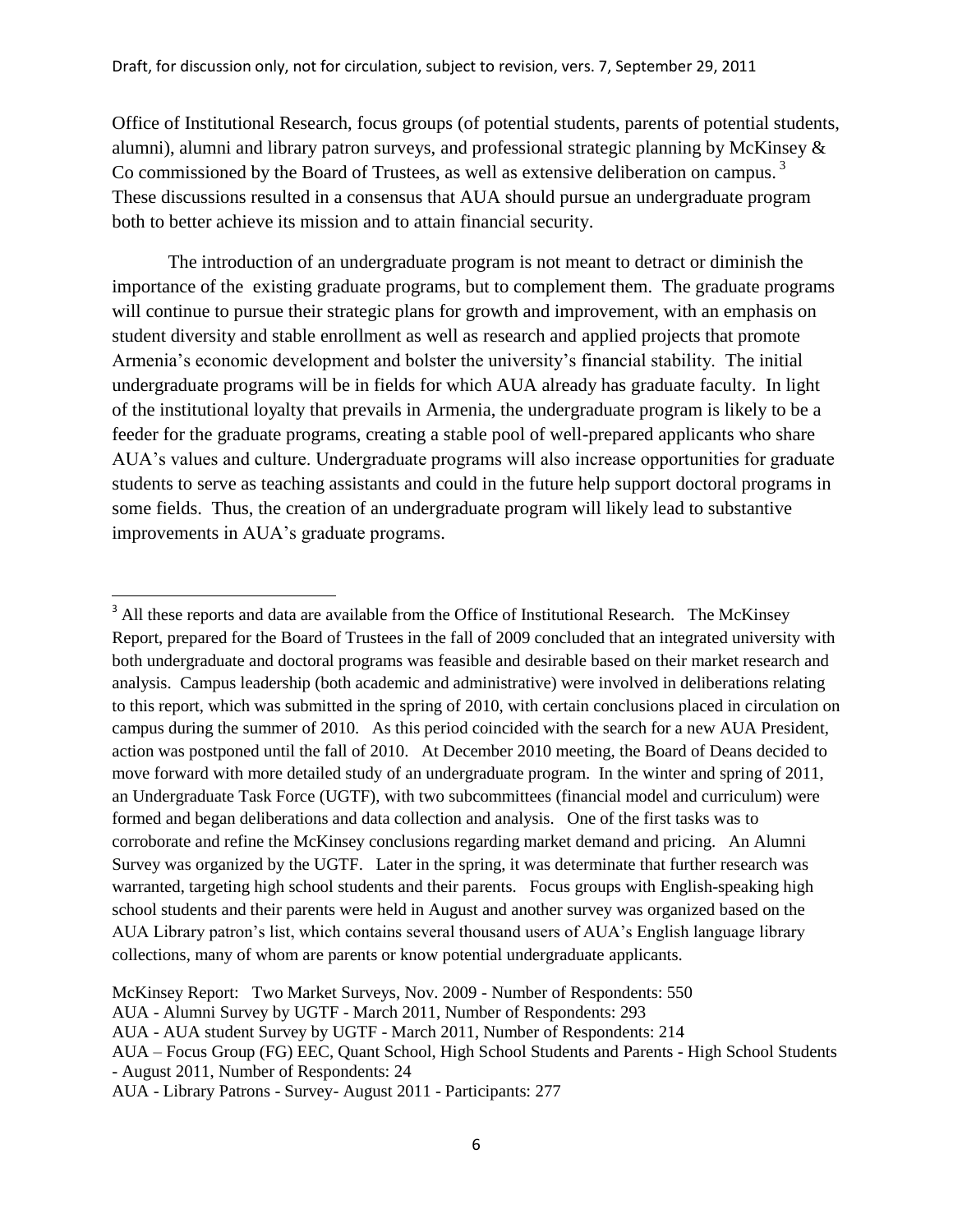The undergraduate program will also help address some of the concerns raised by various stakeholders, such as financial sustainability, the need for a critical mass of resident faculty for both scholarly, teaching, and administrative functions, and lack of student diversity. With more students and degrees, the disproportionate costs of a administration for small institution would be spread over a larger student body, reducing per student costs and increasing faculty size. An undergraduate program would also create more opportunities to diverse students through exchange programs, which are more common at the undergraduate level.

A related but distinct goal is to transition from a quarter to a semester system. Such a transition will reduce the administrative costs associated with each cycle of registration, faculty hiring, and grade reporting. It would also bring AUA into sync with local and most foreign universities, facilitating student exchanges, particularly during the peak summer term, but also for junior year abroad programs.

Creating undergraduate programs in fields related to existing programs will also enable the university to build up its core of resident faculty and foster a community of scholars with the introduction of new policy on hiring, promotion and retention and multi-year contract, which are on the university's agenda for the fall of 2011.

A larger resident administration is also part of the preparation for expansion and includes the university's first resident President, who started during the Fall 2010, and a new Vice President for Operations, streamlining and consolidating administrative functions on campus to promote efficiency. In addition, a new Vice President for Advancement is scheduled to be hired in the US during the Fall of 2011 to direct outreach, public relations, promotion of the university, and fundraising, including a capital campaign for the AUA endowment for the  $25<sup>th</sup>$  anniversary of its first graduating class in 2017.

# **Milestones for Strategy2017<sup>4</sup>**

l

The strategic milestones for 2011-2017 include:

- Oct. 2011 Nov. 2011 Substantive Change and first New Degree Proposals to WASC to inaugurate the undergraduate program Capacity and Preparatory Review to WASC for Reaccreditation of the Graduate Programs and Substantive Change Proposal for Undergraduate
- Feb 2012 WASC CPR Site Visit of the Graduate Program

<sup>&</sup>lt;sup>4</sup> Because the first graduating class from the proposed undergraduate class will be in 2017, this strategic plan covers 2011 through 2017.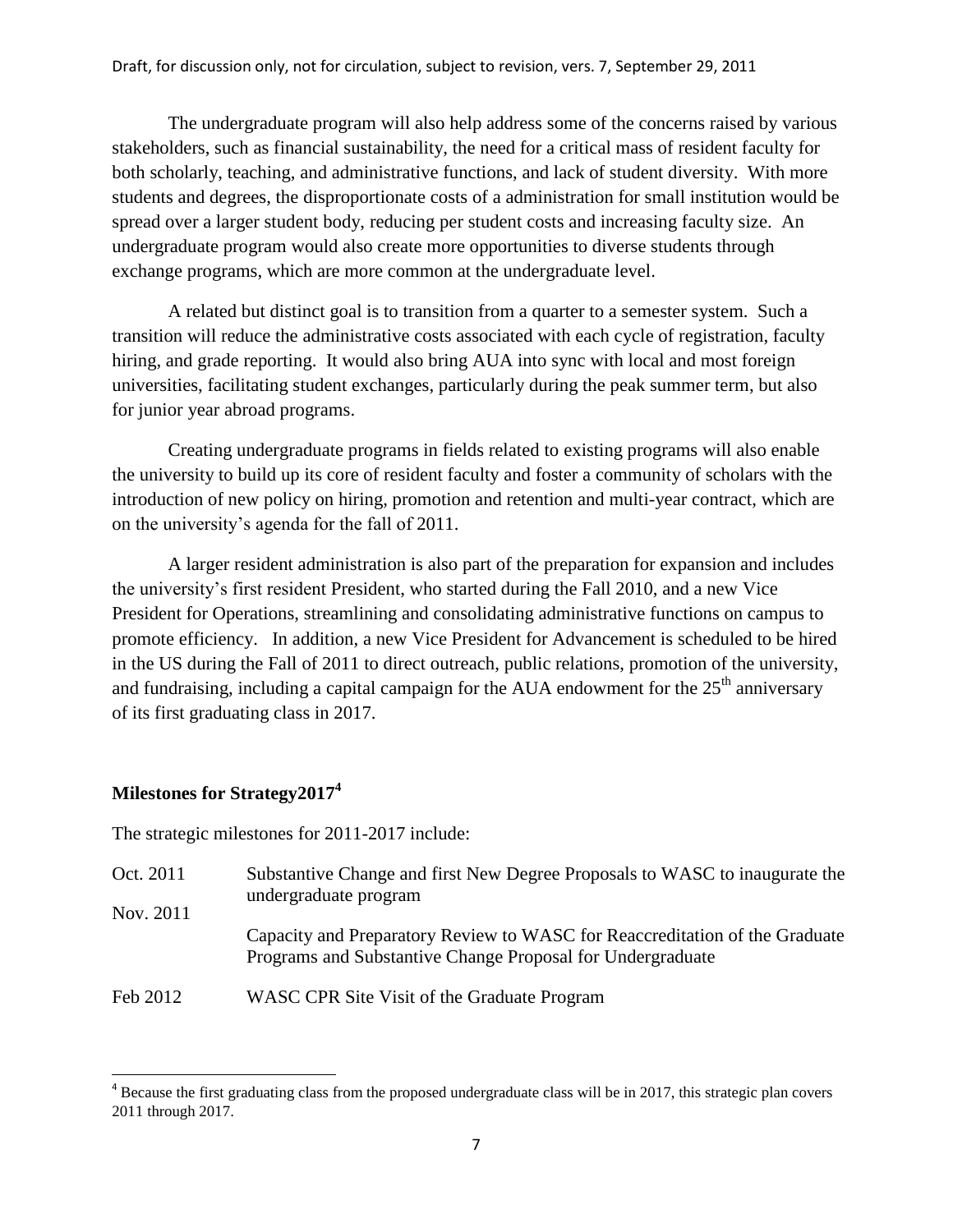| March 2012       | Proposal for additional bachelor's degrees to WASC              |
|------------------|-----------------------------------------------------------------|
| March 2012       | Launch Capital Campaign for Endowment                           |
| <b>July 2012</b> | Educational Effectiveness Review to WASC for Reaccreditation    |
| Oct. 2012        | WASC EER Site Visit for Reaccreditation of the Graduate Program |
| Sept. 2013       | <b>First Undergraduate Class</b>                                |
| 2012-2015        | Graduate Program Self-Study Cycle                               |
| May 2017         | First graduation for Undergraduate Program                      |
| Sept 2017        | 25 <sup>th</sup> Anniversary of the First Graduating Class,     |

#### Draft, for discussion only, not for circulation, subject to revision, vers. 7, September 29, 2011

#### **Some Specific Strategic Targets and Recommendations**

#### **Students**

 $\overline{a}$ 

Making AUA's education accessible is paramount to both AUA's impact and mission. For this reason, increasing access to an AUA education through new programs (both undergraduate and graduate) and assuring access through need-blind admissions, scholarships, and financial aid are core goals. The proposition that "no qualified student should be denied an AUA education simply for inability to pay" has been repeatedly cited as a touchstone of the university's value system during the strategic planning process. AUA has succeeded in honoring and sustaining this ideal, introducing the first need-based financial assistance program, nearly 6 years ago. 5

Because students are at the center of AUA's mission, demographic trends and university enrollment patterns are especially important for AUA's strategy from 2011 through 2017. A demographic dip is predicted for the coming years due to hardships of the post-Soviet transition, blockade, and war in the early 1990s, which will reduce the number of 18-24 year olds in Armenia for the next decade. Also Armenia's transition to a 12-year universal education system will leave a gap in the number of entering master's students in 2015. However, because of a growing pool of English-speaking high school graduates in Armenia, from which AUA draws most of its students, it is predicted that these demographic trends will have a minimal effect on AUA.

<sup>&</sup>lt;sup>5</sup> As noted during our strategic planning discussions, this is a high aspiration that even many far better endowed, longer established institutions have been unable to consistently attain. In many ways this puts AUA's developmental mission in the foreground, as this a principle-driven, rather than an economically optimal policy.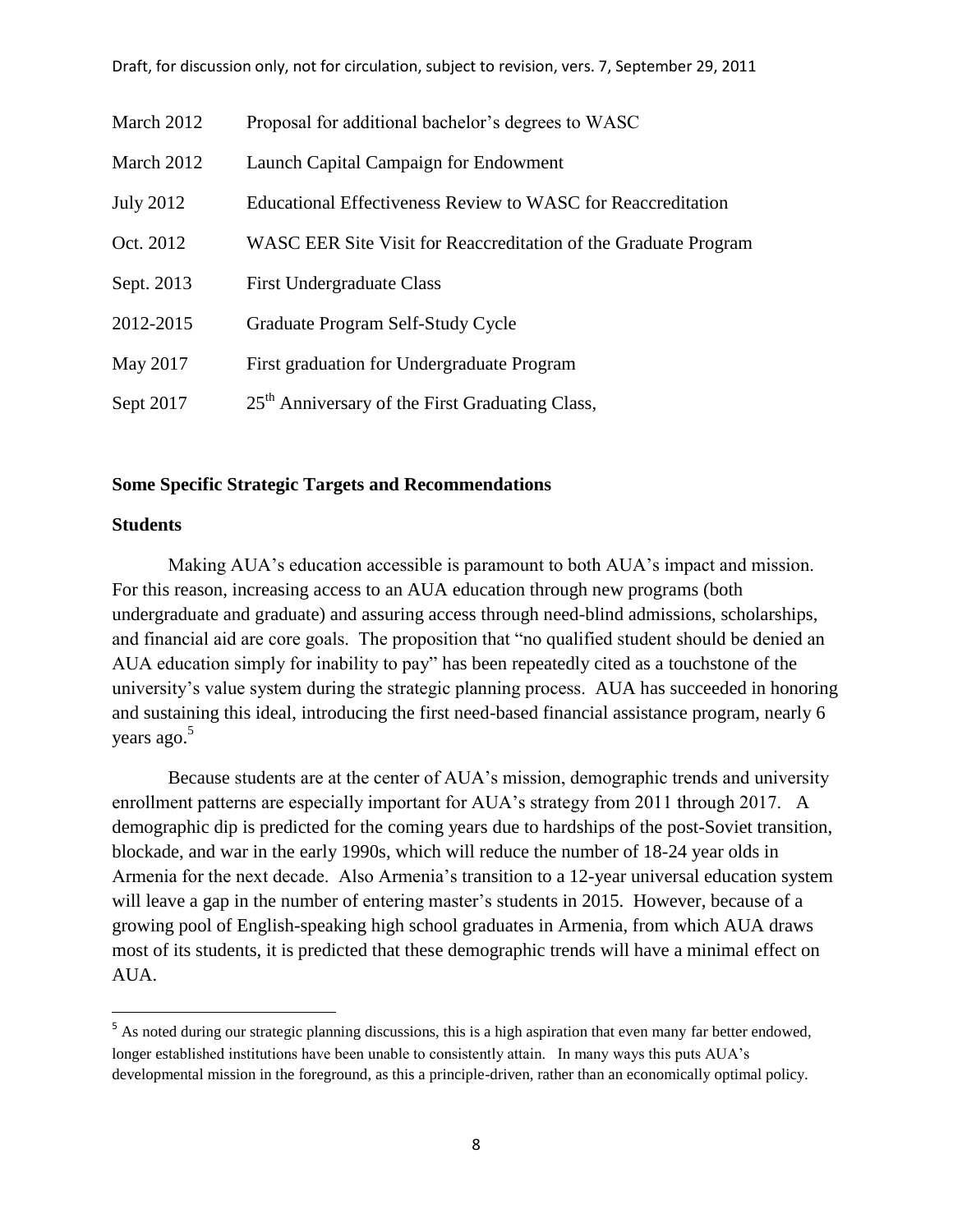There was slight increase in the number of international students at AUA over the past decade, although the absolute numbers are too small for trend analysis, especially if diasporans and others already resident or tied to Armenia are excluded. A diverse, international student body that enriches the student experience, brings fresh perspectives in and out of class, and fulfills the university's educational mission of serving the region remains a goal for undergraduate and graduate programs. Although recruitment efforts increased over the past several years, international students continue to be few in number. One of AUA's goals for 2017 is to have a more robust, targeted recruitment and marketing effort, focusing on those students that are inclined to come to Armenia and AUA, in particular. Undergraduate programs, including junior year abroad and summer programs, may attract more international students because undergraduates are more disposed to foreign study as part of their degree programs than graduate students.

By 2015, AUA aims to participate more in intergovernmental exchanges such as those between Armenian universities and institutions in China, India and elsewhere. AUA also seeks greater foreign recognition of its degree programs by neighboring countries, such as Iran. Achieving both these goals will also help attract more international students.

Strategies to Increase Student Enrollment and Diversity:

- Design and implement better promotion of AUA's Tuition Assistance Program in time for the 2012 admissions (including multilingual web-pages and materials (English, Armenian, Russian, Farsi) to assure that the program is clearly understood by students, parents and teachers abroad;
- Streamline the admissions process, reduce barriers to admission, consolidate sources of admissions information (admissions cost rebates, subsidies for test fees, prep courses);
- Obtain international recognition for AUA degrees by foreign ministries of education (e.g., Iran);
- Evaluate the impact on international student enrollment of financial assistance for tuition, room and board
- Determine whether non-resident tuition is appropriate for the international market;
- Evaluate differential tuition for various programs (which may make some programs more accessible through tuition reduction), and implement them where justified.
- Foster Public-Private Partnerships through more engagement with the RA and US governments, private sector scholarship funds and sponsorship of courses and degrees; more internship and alumni involvement in securing scholarships/postgraduate employment.
- Develop more effective means for communication with international students, including revamping of the AUA website (ongoing) and its translation into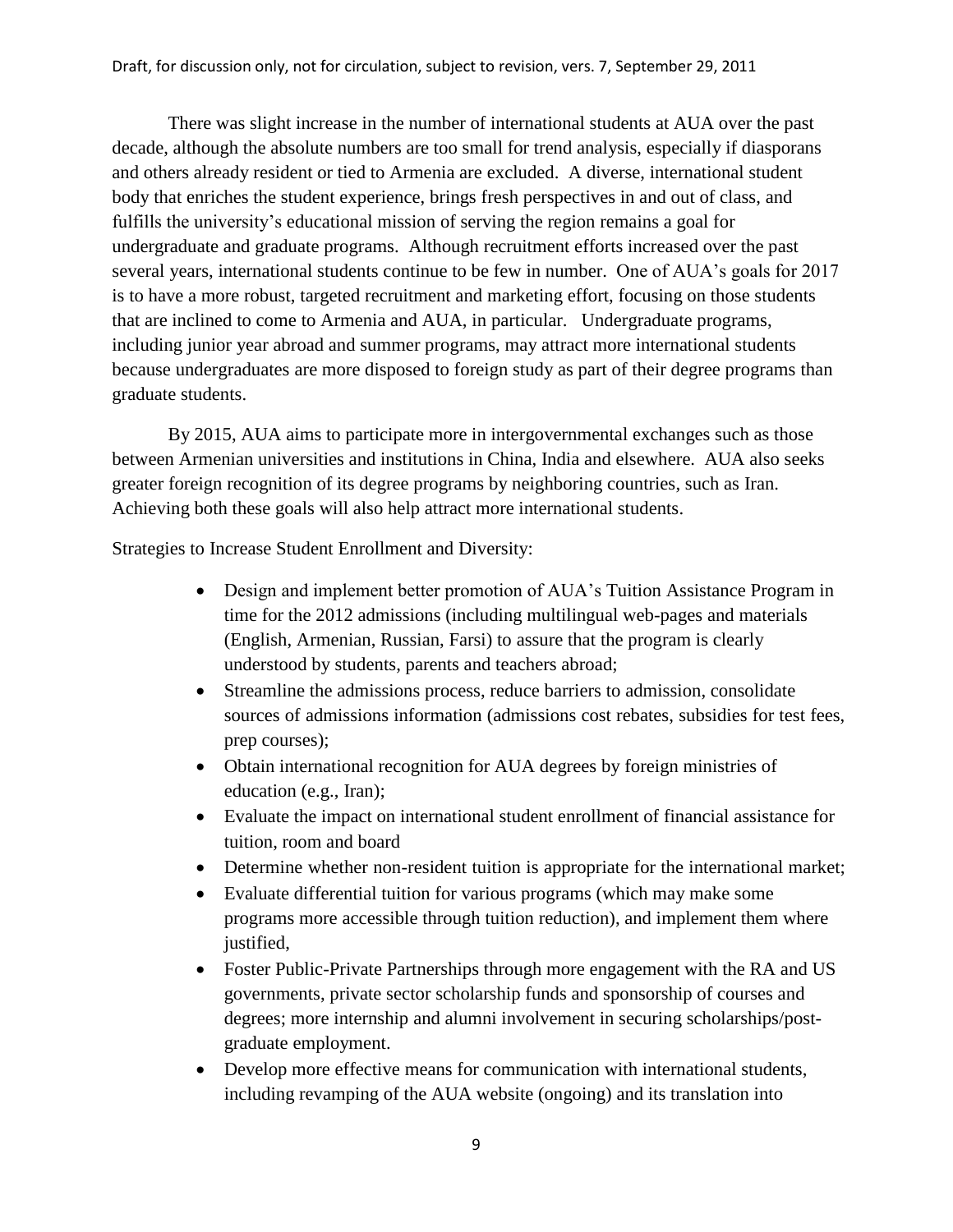Russian and Armenian, and development of electronic and paper-based promotional materials.

#### **Faculty**

Fostering a community of scholars is one of AUA's reaccreditation themes for WASC.<sup>6</sup> Having a critical mass of resident faculty was also identified as essential for the health of the institution during the strategic planning session and in our last accreditation review. A larger, more permanent community of scholars will be a natural outgrowth of the introduction of an undergraduate program. Care must be taken to assure synergies between undergraduate and graduate faculty selection as well as disciplinary and general education coverage in designing faculty positions for a balanced university.

Multi-year and longer-term contracts, which were called for in the 2006-7 WASC Accreditation Review, are on the agenda for Fall 2011. The University's Policy on Hiring, Promotion and Retention will need to be periodically reevaluated and modified as the university grows over the next six years.

#### **Research**

As a master's degree-conferring institution, research is one of the core functions and missions of the university. Research is essential to training graduate students, developing a robust intellectual atmosphere, establishing ties with the global scholarly community, and ensuring that the university contributes to Armenia's development. However, because of the challenges of operating in a developing country and the fact that AUA does not confer doctorate degrees, research conducted in AUA has been mostly applied in nature. To address this issue and as part of the reaccreditation process, a new definition of research has been proposed that is based on the universal goals of research and scholarship but also tailored to the realities AUA faces.<sup>7</sup> The strategic planning discussions have generated a number of recommendations for

<sup>&</sup>lt;sup>6</sup> "Cultivating a community of scholars is a cumulative process that requires a critical mass of resident faculty and a supportive institution with long-term reciprocal commitments to each other. As the University grows into its third decade, there is a need to develop the University as a community of researchers and scholars, one that includes faculty, students, and researchers, and the need to foster more creativity throughout the University to successfully compete for students, faculty, and resources in a world of rapidly changing and continuously rising standards of educational excellence." Institutional Proposal (IP), p. 11 [http://www.aua.am/accreditation/inst\\_proposal.html](http://www.aua.am/accreditation/inst_proposal.html)

<sup>&</sup>lt;sup>7</sup> Creative scholarship is the substantive contribution of new knowledge or significant new applications of knowledge: (1) scholarship of discovery, (2) scholarship of integration, (3) scholarship of application, and (4) scholarship of teaching. This definition aims to value a broad spectrum of scholarship which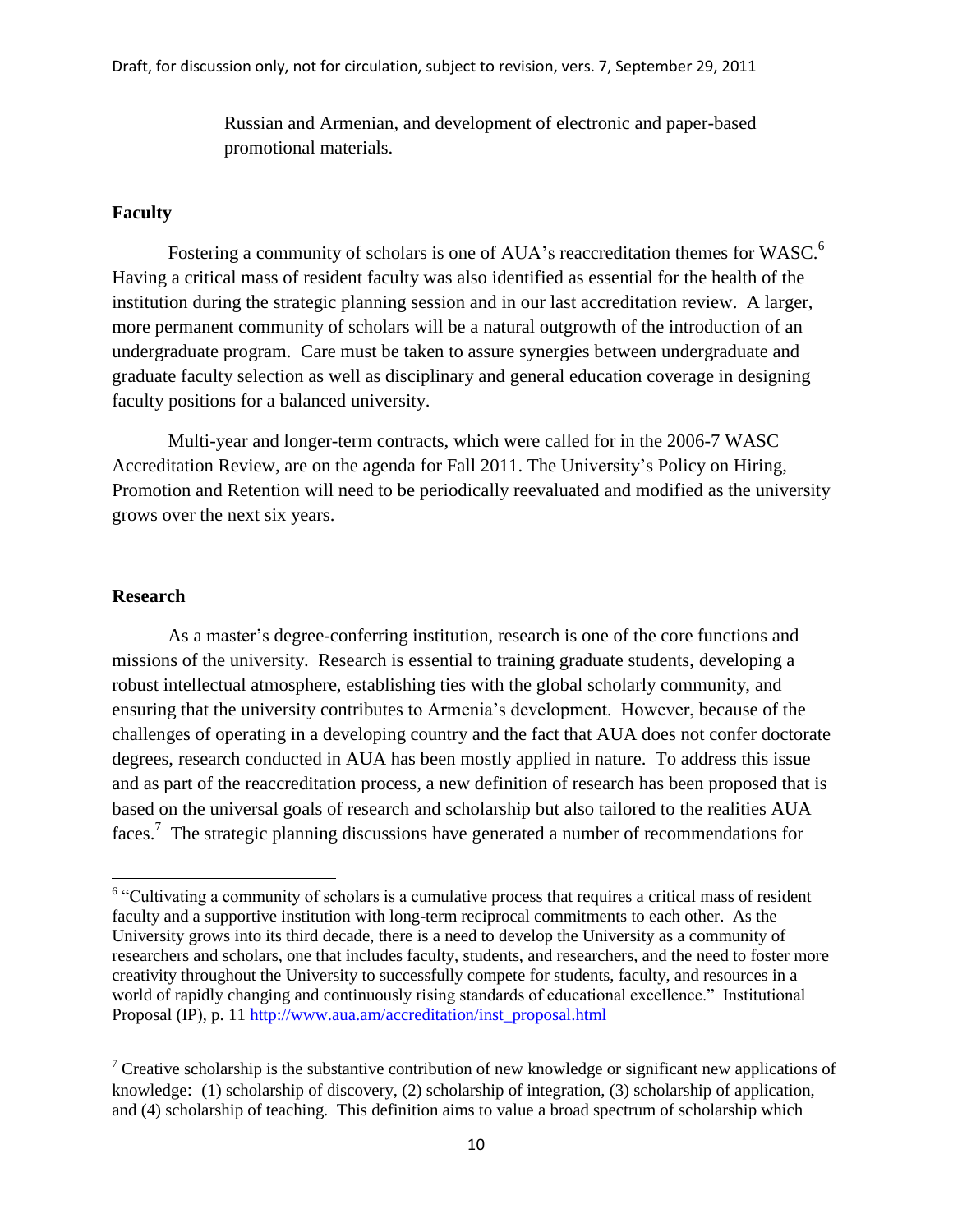promoting research and strengthening AUA's seven research centers, all of which, except the Environmental Research Center, are associated with an academic program<sup>8</sup>:

- Incentivize research (improve mechanisms for augmenting salary through outside funding, promotion, overhead to centers);
- Establish a university-wide grants/contract office to coordinate and serve as an information clearinghouse, provide technical support, process grants (Vice Provost for Research);
- Review policies on research centers (restrict routine business consulting services and work involving liability);
- Increase core faculty to expand the institution's research potential and opportunities to engage students in research by 2015;
- Position AUA to act as or support longer-term projects with commercial potential, including incubation of products and companies, technology licensing and commercialization; develop a policy on royalties that encourages research leading to commercialization; promote partnerships with private institutions;
- Increase AUA's technical facilities for research (labs, research computing/computational capacity, software, experimental equipment);
- Develop policies to address conflicts of commitment for researchers who have projects outside the university.

# **Advancement, Public Relations, Alumni Relations, Outreach**

The need for improved relations with the public and alumni as well as improved communication within the university was a recurrent concern in strategic planning deliberations in a wide range of contexts, including financial sustainability, international student recruitment, public-private partnerships, and externally funded research. The consensus is that shortcomings in this sphere have hindered the university's development and will continue to impede the

 $\overline{a}$ allows for AUA to tailor recognition of faculty activities and efforts to match the unique qualities and strengths of the university and each academic program. Scholarship of discovery means the traditional concept of scholarship vetted in peer reviewed journals and monographs. Scholarship of integration values cross-disciplinary work which produces or presents new, creative and innovative perspectives, including textbooks and reference works. Scholarship of application values the application of theory to practice in a specific or novel context which results in a new, creative and innovative understanding of universal knowledge. Scholarship of teaching values creative and innovative pedagogical approaches to curriculum, instruction and assessment including curriculum design or other activities beyond routine teaching responsibilities. <http://md.aua.am/RSTF/> (log-in, password required); See also, Modern Language Association, 1996 Report, *Making Faculty Work Visible*. [http://www.mla.org/rep\\_facultyvis](http://www.mla.org/rep_facultyvis)

<sup>&</sup>lt;sup>8</sup> Annual reports on Research Centers at AUA, prepared by the Vice President of Research and Development, are available from the Office of Institutional Research and on the AUA website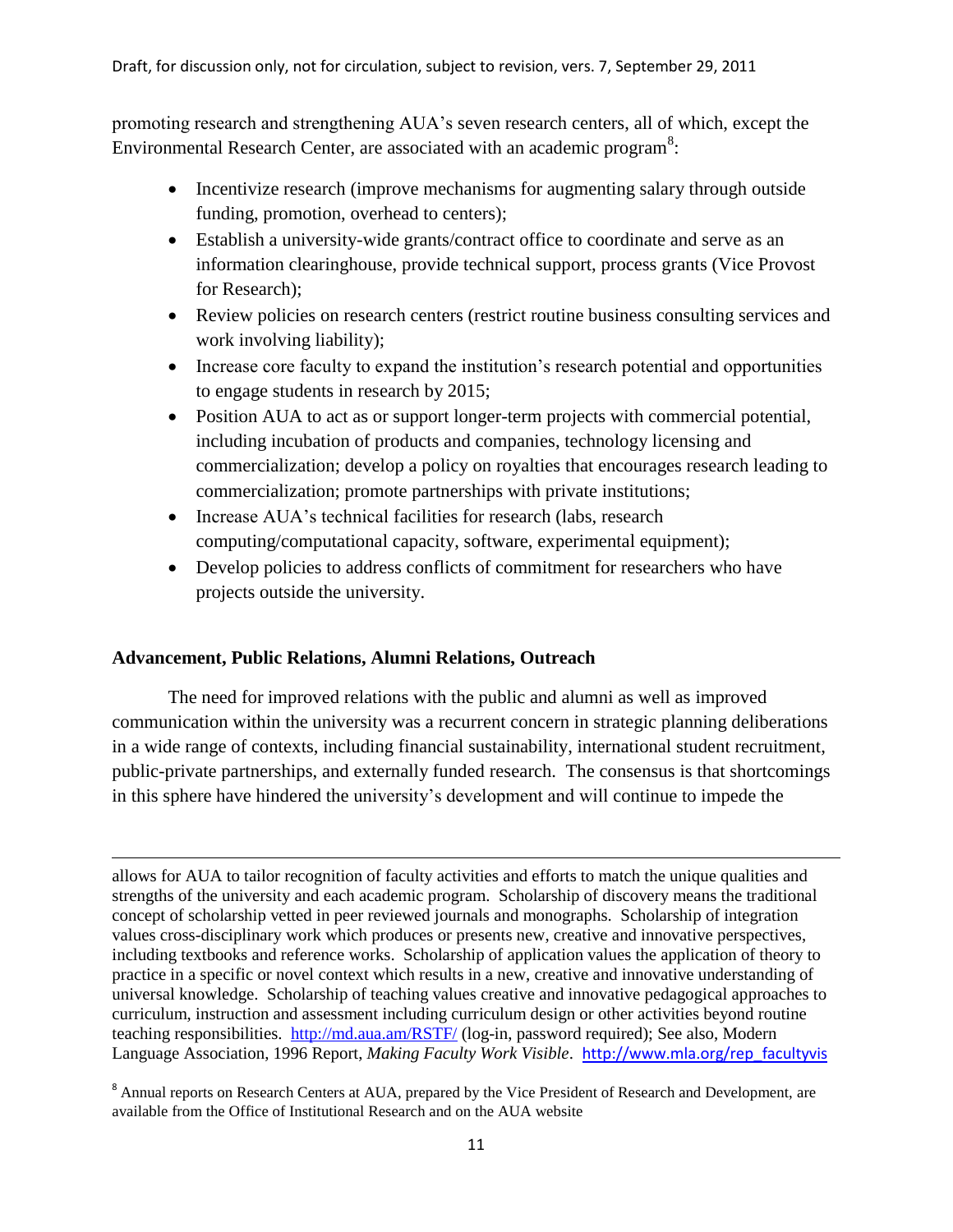sustainability of AUA's current programs and plans for expansion. Hence, this cluster of interrelated functions must be treated as a high priority.

AUA's new president, Bruce Boghosian, has made communications a top priority and has commissioned a study by the Brakeley-Briscoe Fundraising & Management Consultants on university fund-raising and public relations. He has also announced the new position of Vice President of Advancement (VPA), which is to be filled by the end of 2011, for which the executive search firm of Paschal-Murray has been engaged. The VPA's function will be to restructure the university's relations with the public, donors, alumni and the RA and US governments. The Extension Program, which serves as the university's principal interface with the community, has recently undergone a self-study, and a range of recommendations tracking the strategic planning discussion have been made and await implementation; thus, it is unnecessary to repeat them here. $9$  Key recommendations from the strategic planning discussions include:

- Appoint a Vice President of Advancement (already underway) to lead a proactive public relations effort (improving coordination of public relations and focusing more on developments in Yerevan, closer to action/news gathering, depending on media outlets and nature of audience) by 2012;
- Revamp the AUA website to make it more user-friendly and multilingual (English, Armenian, Russian, Farsi) (see also *Student* recommendations above);
- Start a periodic e-bulletin, newsletter to document and promote events and research at AUA as well as achievements of students and faculty to a large readership;
- Cultivate and reinforce alumni ties with the university, e.g., recognize alumni achievement, give AUA alumni life-time e-mail accounts; perhaps also initiate alumni guest lectures or networking events where students meet alumni
- Enhance AUA's ability to share its global knowledge in the Armenian educational system, foster more direct impact and interaction with other institutions of higher learning, e.g., professor-to-professor collaboration, joint projects;
- Develop a global network of Armenian and non-Armenian (e.g., former visiting professors) academics interested in AUA and use that network to promote academic collaborations, exchanges, faculty development and public relations;
- Assure capacity to promote AUA's competitive advantages.

# **Finances**

AUA suffers from a structural deficit that is the product of providing world-class education at local, Armenian tuition rates. AUA has been heavily reliant upon a relatively small number of large diasporan donations from the US to cover its structural deficit each year. The

 $\overline{\phantom{a}}$ <sup>9</sup> http://www.aua.am/about/institutional research.html (log-in, password required)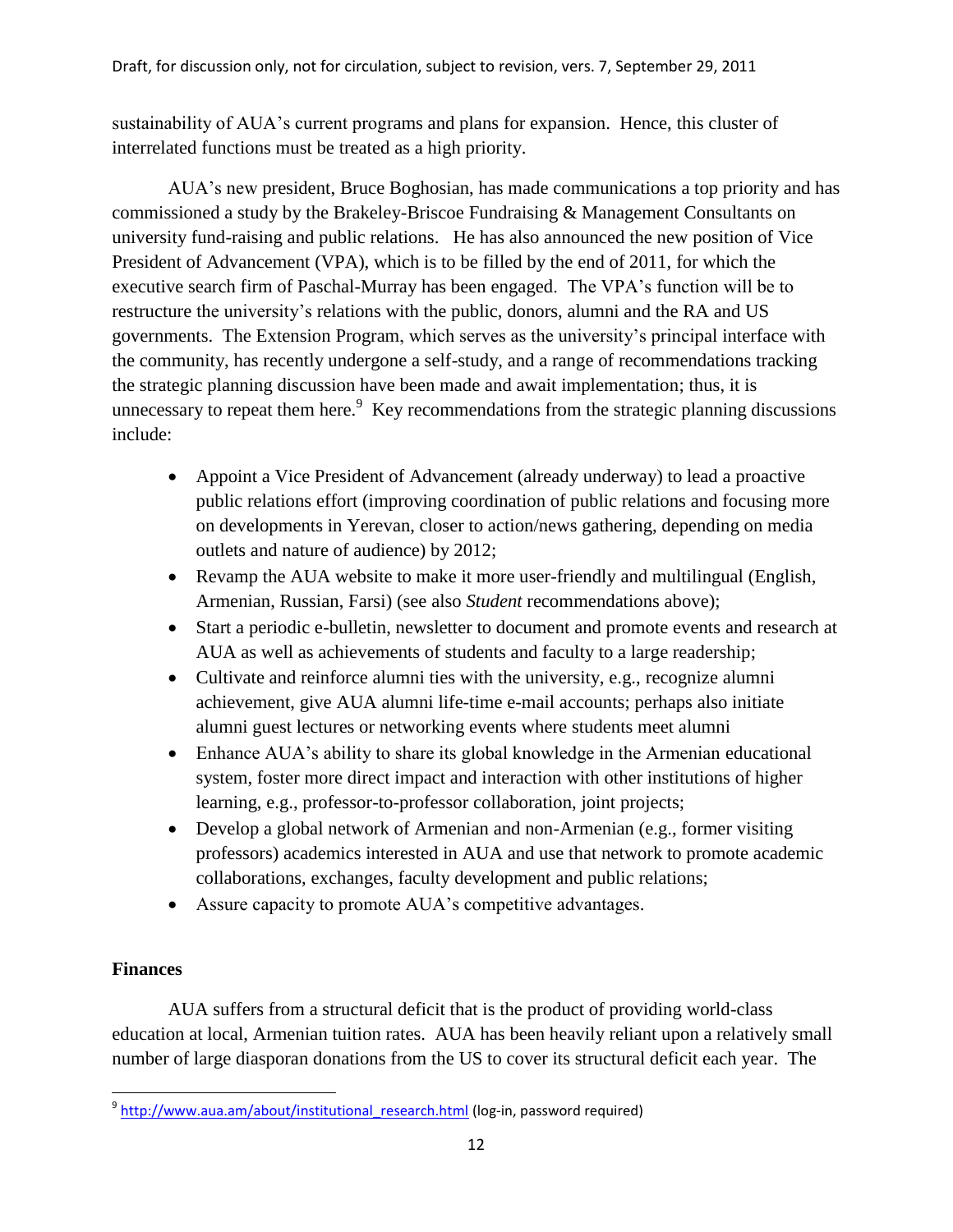2008 global economic crisis has had both direct and indirect effects on AUA as well as Armenia, both of which largely depend on diasporan cash flows that were affected by the crisis.

Given inflation and currency fluctuations, the psychological threshold of AMD 1 million for annual tuition will have to be faced in the near future. Nevertheless, tuition income from resident students is not likely to close this deficit in the near future and tuition from non-resident students, which is closer to covering actual costs, is an insignificant source of revenue due to the low number of such students. A robust undergraduate exchange program, foreign recognition of the AUA degree and increased numbers of international students, and intergovernmental exchanges could boost revenue in the longer term; however, non-resident tuition is not projected to generate enough income to significantly defray the structural deficit by 2017 (first graduating undergraduate class). Although the undergraduate program will be designed to cover its incremental costs and will reduce the per-student subsidy, it cannot be expected to cover the university's overall structural deficit.

Income from endowments, donations, alumni, and research grants as well as rentals and passive income, research center income and commercialization of AUA projects remain the main sources of deficit funding. Each source of revenue must contribute more to covering the university's current structural deficit for its graduate program and overall operations.

An overarching goal and commitment is to assure access to an AUA education for all who are qualified, regardless of their ability to pay. Continued effective collections for the university's revolving student loan fund are essential to assure access for future students. Both endowed and donor directed scholarship programs are also an important resource that can help assure access to an AUA education.

# *Targets:*

To design an undergraduate program that is revenue- and cost-neutral to the current operation of the university, identifying bridge funding as necessary to cover costs from the ramp up from the first admitted class in Fall 2013 to the fully enrolled undergraduate program in 2016-2017.

To increase income from the endowment, other commercial activities, and a more diversified donor base to cover the existing structural deficit by 2017.

The strategic planning effort resulted in a number of specific recommendations:

 Diversify the donor base (number of donors, size of donations, and geographic scope). Diasporan donations are currently concentrated in the US; however potential resources include wealthy individuals in Armenia, diasporan communities in places such as Russia and Europe, and significant beneficiaries of AUA's educational programs who are currently affiliated with large companies.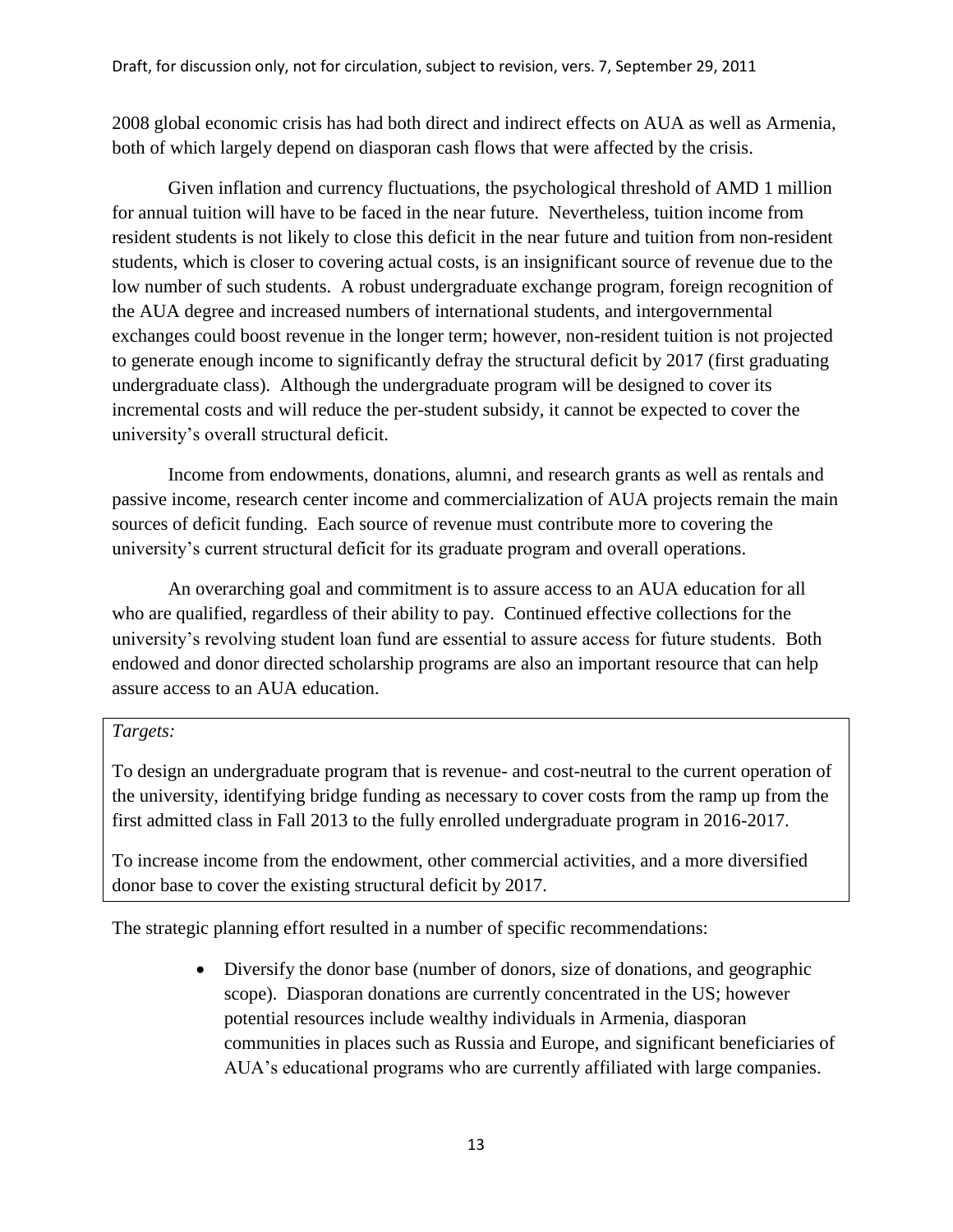- Launch a capital campaign for AUA's  $25<sup>th</sup>$  anniversary, with the goal of securing between \$25 and \$50 million for the endowment, which would generate enough income to cover most of the structural deficit;
- Reassess tuition levels as conditions change in Armenia;
- Study the impact of differential tuition (different tuition for different degrees based on the job prospects, competition, market for those degrees) and implement it if shown to be effective by 2013;
- Pursue foundation and government assistance, for example, U.S. Government funding for undergraduate education;
- Diversify certificate offerings, promote revenue-generating courses and instructional modules, on-site, off-site and on-line;
- Cultivate alumni giving, aiming for a relatively high participation by 2016, institutionalize alumni relations;
- Diversify and be more entrepreneurial about earned income (e.g. commercialization of IP, such as the digital library, database software developed in-house for student records and registration, other services) ;
- Select and implement recommendations from the 2011 Brakeley-Briscoe report;<sup>10</sup> *see also discussion under* **Advancement** *above.*

# **Institutional Capacity, Program Maintenance**

A key concern as the university contemplates a major expansion is institutional capacity. A physical capacity review was prepared by the Administration and aside from a few matters largely beyond the university's control (e.g., traffic and parking in the vicinity of the university), $11$  classroom space and other public areas were deemed sufficient for the planned undergraduate expansion. Cafeteria capacity (currently 180 seats) will be significantly expanded by the current renovation plans with undergraduate demand in mind; however, lunch-time/course schedule coordination is still likely to be required to assure smooth function of the cafeteria.<sup>12</sup> Existing library expansion plans should be adequate for the expanded student body. Internet and communications capacity will need to be more specifically assessed and addressed, but expansion on the existing architecture was deemed feasible. Faculty workspace will need to be reallocated, with more faculty sharing offices. Administrative capacity, information management, oversight of academic programs, and quality control gave rise to a number of organizational concerns, most of which are either in the process of being addressed or are on the university's agenda as a result of the president's initiative or the regular academic program cycle.

l

<sup>&</sup>lt;sup>10</sup> Available through the Institutional Research Office.

<sup>&</sup>lt;sup>11</sup> AUA is easily accessible by a variety of modes of public transportation and is walking distance from two metro stops.

 $12$  AUA is conveniently located near a number of restaurants and cafes, which can handle excess demand during peak hours.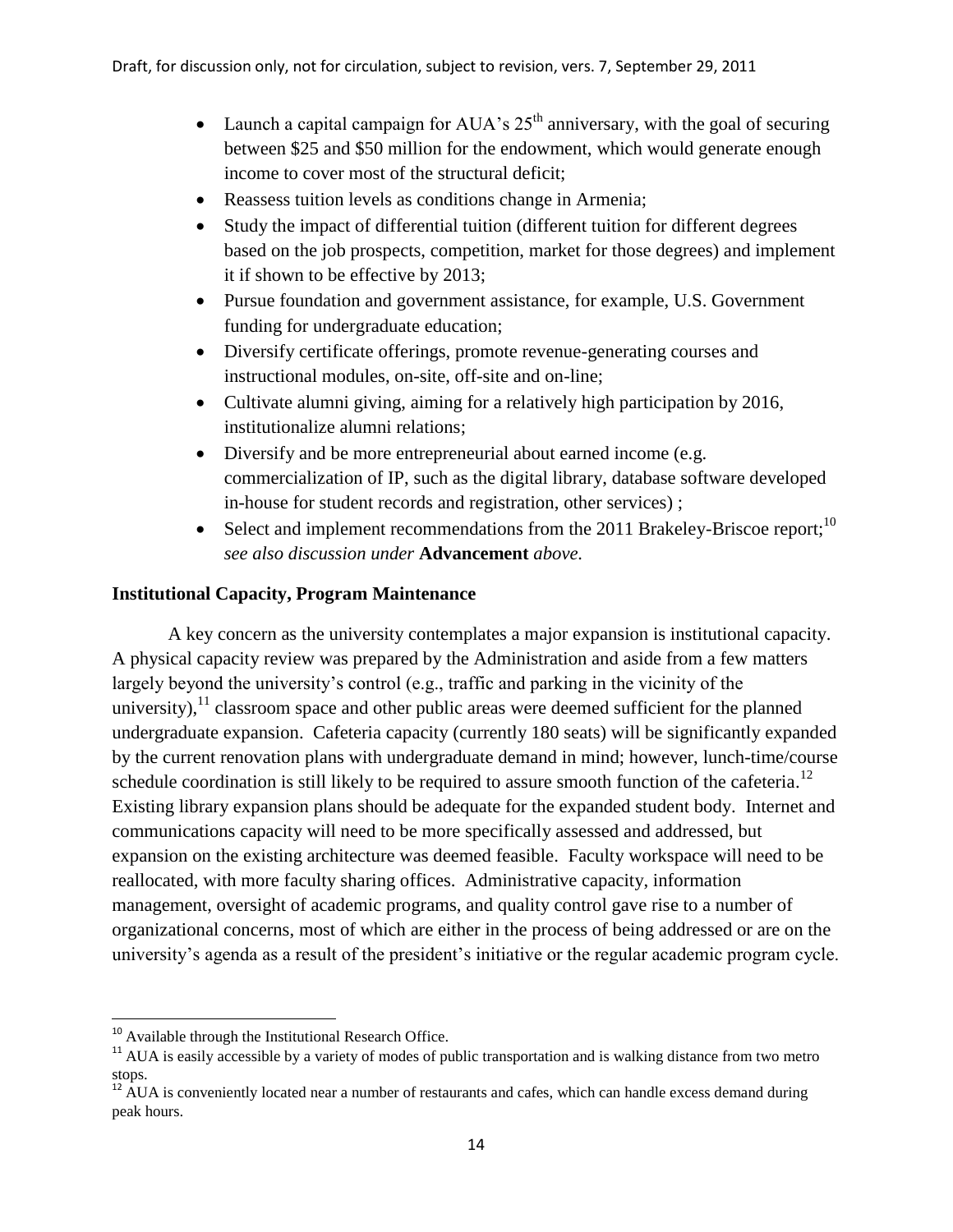The specific recommendations on institutional capacity that came out of the strategic planning process are as follows:

- Review organization chart in anticipation of expansion, assure scalability, introduce new positions: VP for Advancement, VP for Operations by 2012; Vice Provost for Research, probably a Dean of Undergraduate Studies, possibly a Student Recruitment Officer (or Dean of U-Grad Admissions) by 2013 (subject to funding); Chief Information Security Officer (explore); Consider a reorganization of academic units, possibly structured under a system of colleges, each housing departments offering graduate and undergraduate majors.
- Implement an integrated Information Management System that will bring student information, alumni, and basic faculty into a unified system by 2013 and clear the way for on-line applications, financial aid application, course registration, grade reporting, course and faculty evaluations, course management system, tuition payments.
- Enhance trust and morale via teambuilding, collaborative research and scholarly activity, and bolstering the university's consultative culture and decision-making (including students, staff); assure open communication and transparency;
- Introduce multiyear contracts (scheduled for Fall 2011) (including benefits, salary equity) to build morale, create a sense of community, and increase job satisfaction;
- Implement annual/regular performance evaluation mechanism for higher administration (including Deans and VPs) by 2012;
- Consider the pros and cons of quarter as opposed to semester systems and conversion to the semester system in the fall of2012 (currently being considered by the Provost's Office in connection with the work of the Undergraduate Task Force); a conversion to the semester system is expected to reduce expenditures in a number of areas, including registration, course scheduling, and possibly faculty hiring and travel expenses.
- Assure that implementation of the Strategic Plan is monitored and evaluated, primarily through the self-study and audit processes of the academic programs;

# **Topics for Further Consideration, Research and Thought**

Like any constructive deliberative process, more ideas and issues for evaluation and investigation were generated than are possible to turn into specific targets at the present time. In some instances, the consensus was that more information was needed in order to make a recommendation; in others, a consensus had yet to emerge on the ripeness of the issue or the options that should be considered. The deliberation notes for the strategic discussions as well as comments and individual submissions are archived at the Institutional Research Office and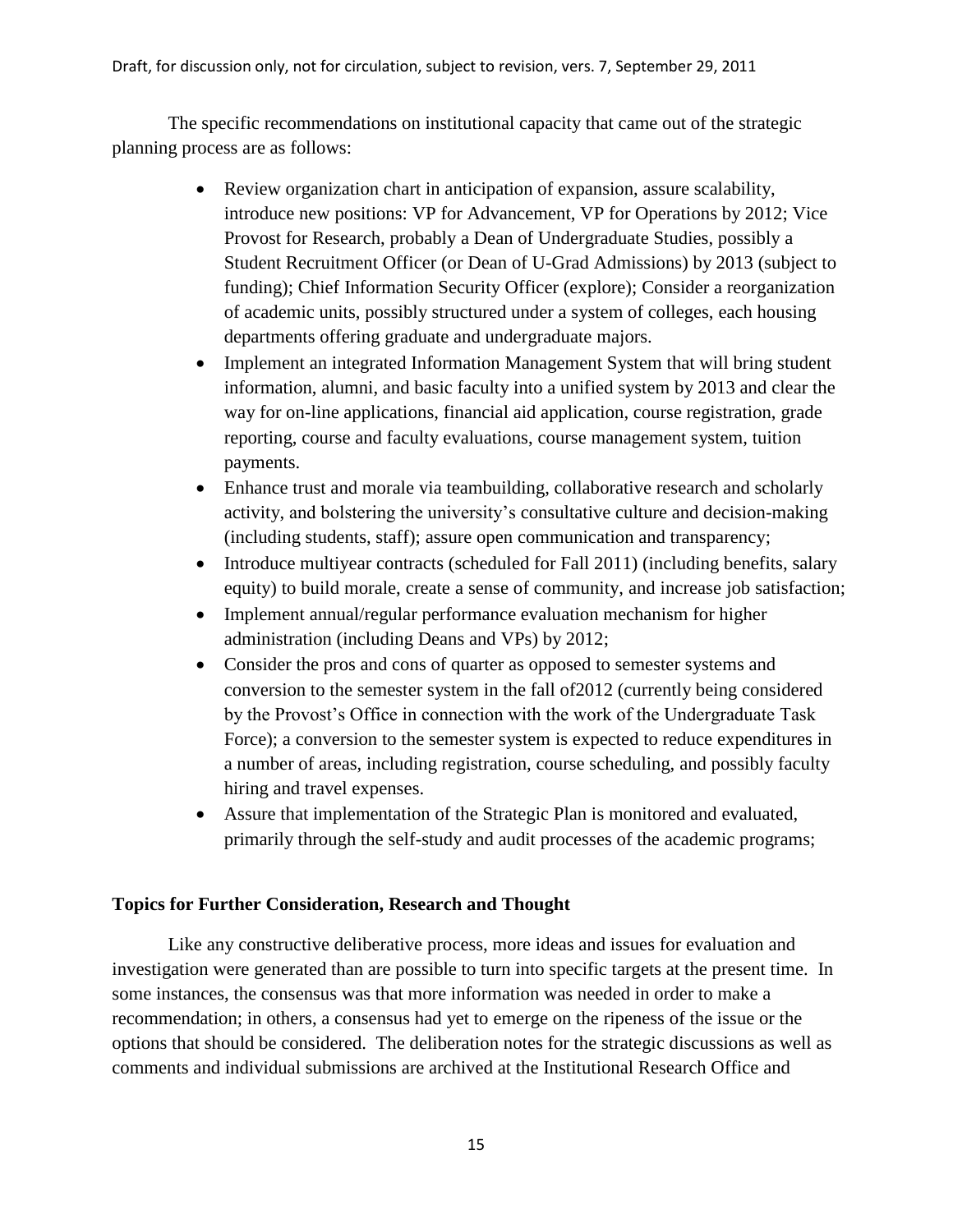available for review. Most are also available at the AUA Strategy2017 webpage: [http://www.aua.am/accreditation/strategy2017.html.](http://www.aua.am/accreditation/strategy2017.html)

This strategy is not a fixed long-term plan. Rather, it consists of a series of guideposts and trajectories that will need adjustment over time. The strategic planning process is like a map of the university's course into the future. As the university proceeds in its journey, a better understanding of the terrain will emerge and the map as well as our path may need adjustment. In that spirit, the AUA Strategy2017 webpage, cited above, presents a range of ideas for the university community and leadership consideration.

As the institution approaches its destination, new destinations will no doubt appear on the horizon, warranting informed changes in course and crew. In short, this is a living document, not a static map, since the terrain itself is only partly knowable. What is important is to create the capacity to adapt as a group to changing circumstances and conditions. The process of which this document is but a summary is, in this sense, more important than the document itself, since it is both a demonstration of that adaptive capacity and a means of developing it. Below are some of the key points designated for further research:

- Inquire at foreign embassies (and also foreign universities and exchange programs) in Armenia and Armenian embassies abroad about means for international student recruitment;
- Develop closer collaboration with diasporan organizations and participation in diasporan-oriented events, e.g., Pan-Armenian Games; place ads in event books for diasporan youth organizations such as ACYO, AYF, AGBU-YP, ASAs, etc.);
- Conduct a professional study and investigation of the international student potential for AUA degrees, including evaluating the resources and methods necessary to do effective international student recruitment; investigate the possibility of engaging student recruitment agencies for selected countries;
- Explore hosting/participating in rotating master's programs offered by consortia of institutions in different countries, where students spend one term or more at AUA;
- Conduct further evaluation and consolidate data on needs of stakeholders (start with students (domestic and international), applicants and private sector);
- Identify desirable spheres and partners for collaboration and complementary activity, and modes of collaboration (emphasis on direct peer-to-peer collaboration) (CR), (e.g., universities, research institutes, collaboration with industrial associations and multinationals);
- Further cultivate joint academic and R&D programs with leading academic and research institutions, and the private sectors in Armenia and abroad;
- Select undergraduate majors/degrees. There is growing consensus on several clusters of disciplines: (1) business/economics/hospitality, (2) engineering/computer science/applied math/design, (3) English/communications. As this matter is part of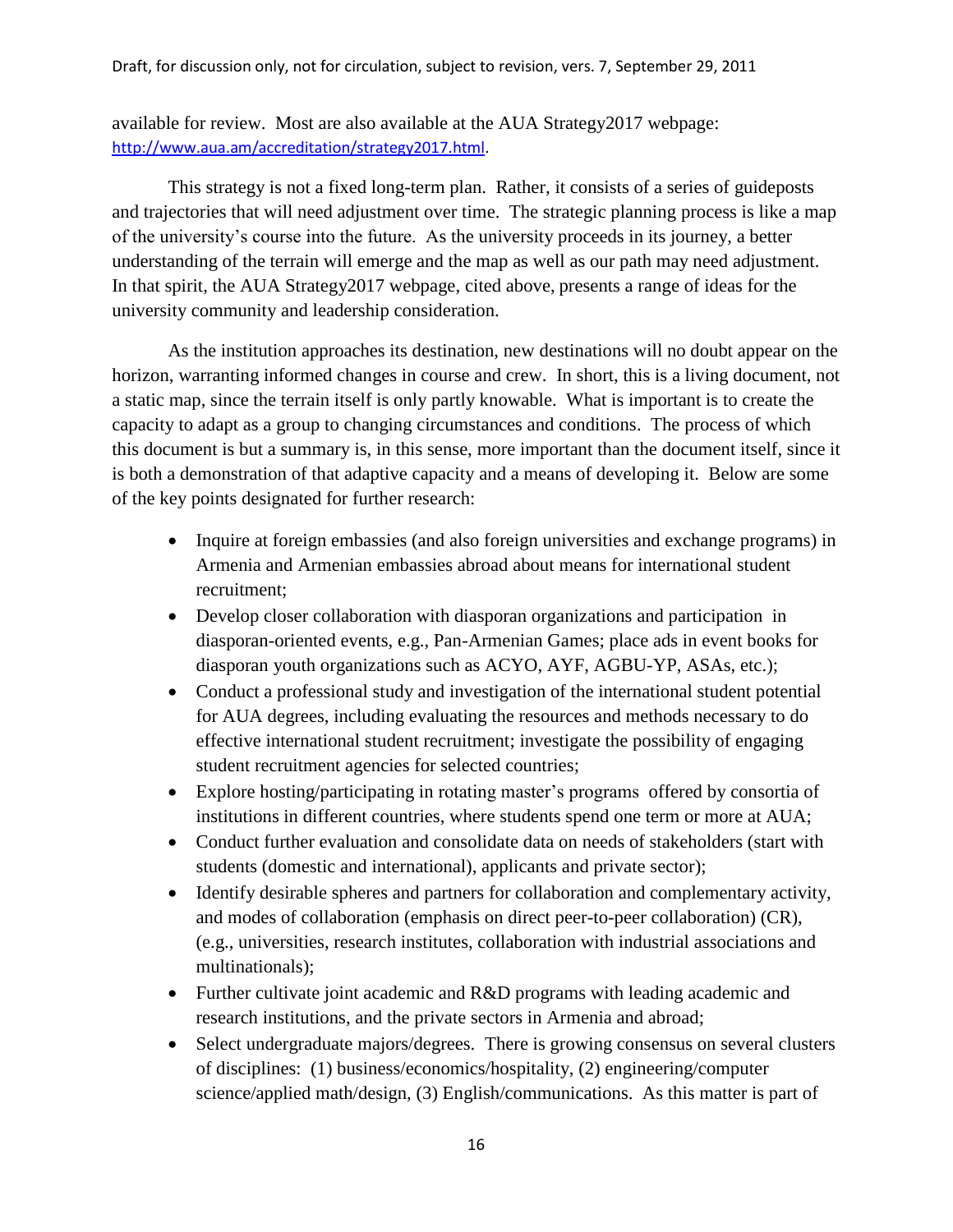the Undergraduate Task Force's ongoing deliberative process, the materials from the discussions will be turned over to this process for further consideration.

- Evaluate the possibility of a five-year BA/MA degree. Following the expected launch and full assessment of an undergraduate program, determine the feasibility of a five year BA/MA degree.
- Full assessment of the undergraduate program as a feeder to the university's graduate program. In light of the tradition in Armenia of loyalty to one's undergraduate university, it will be important to collect data from the first and second graduating classes in this regard.
- Alumni and Employee/Graduate school surveys regarding the overall effectiveness of the undergraduate program in terms of programs, offered degrees, course selection and tracks.
- Mid stream assessments of the existing strategic plan as well as a new strategic planning process and timeline for three to five years beginning in 2017.
- New self study outline and timeline based on the updated WASC criteria and possibility of new division of schools.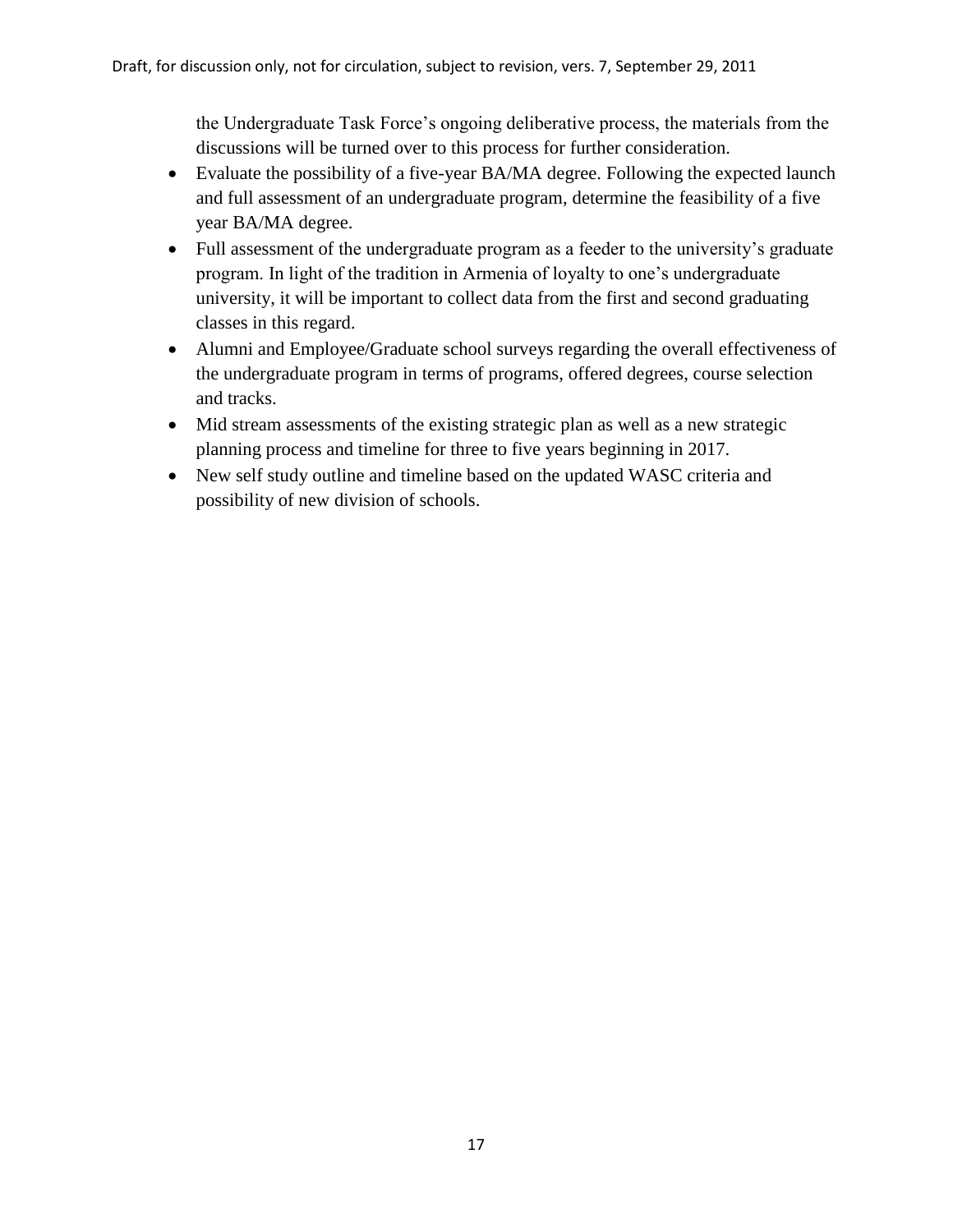Draft, for discussion only, not for circulation, subject to revision, vers. 7, September 29, 2011

#### **AUA Strategic Plan 2011-2017 Summaries: Department /Unit Strategic Plans**

Below are summaries from the strategic plans of the following departments and units:

Department of English Programs College of Engineering School of Business Management College of Health Sciences Department of Law School of Political Science and International Affairs Extension Acopian Center for the Environment Library ICTC Administrative Services Public Relations Registrar Alumni and Career Development Office IRO Development

#### **Department of English Programs**

**Strengths:** DEP is one of AUA's oldest departments and a leader in English language pedagogy and proficiency assessment in Armenia. As Armenia's only institution of higher learning whose language of instruction is English, AUA has special expertise and a unique mission to promote excellence in the study of English. The DEP has been able to bring outstanding specialists to Armenia who not only taught graduate courses at AUA, but also contributed to language teaching and assessment methodology through conferences and training for colleagues at other universities and high school teachers. With core faculty including 2 PhDs and 3 experienced TEFL lecturers, DEP has a proven track record of growth and competence. The DEP's community outreach programs, providing experimental English classes for young learners now enroll more than 600 students.

**Challenges:** While retaining its reputation for excellence, the DEP faces more competition both locally and globally. At the MA TEFL and graduate certificate level, there have been some recent setbacks in recruitment attributable to a number of factors. The university's recent university-wide admissions tests have created a barrier for DEP students. High tuition continues to be a challenge. And, in preparation for an undergraduate program, there will be a need for additional faculty.

#### **Specific Targets:**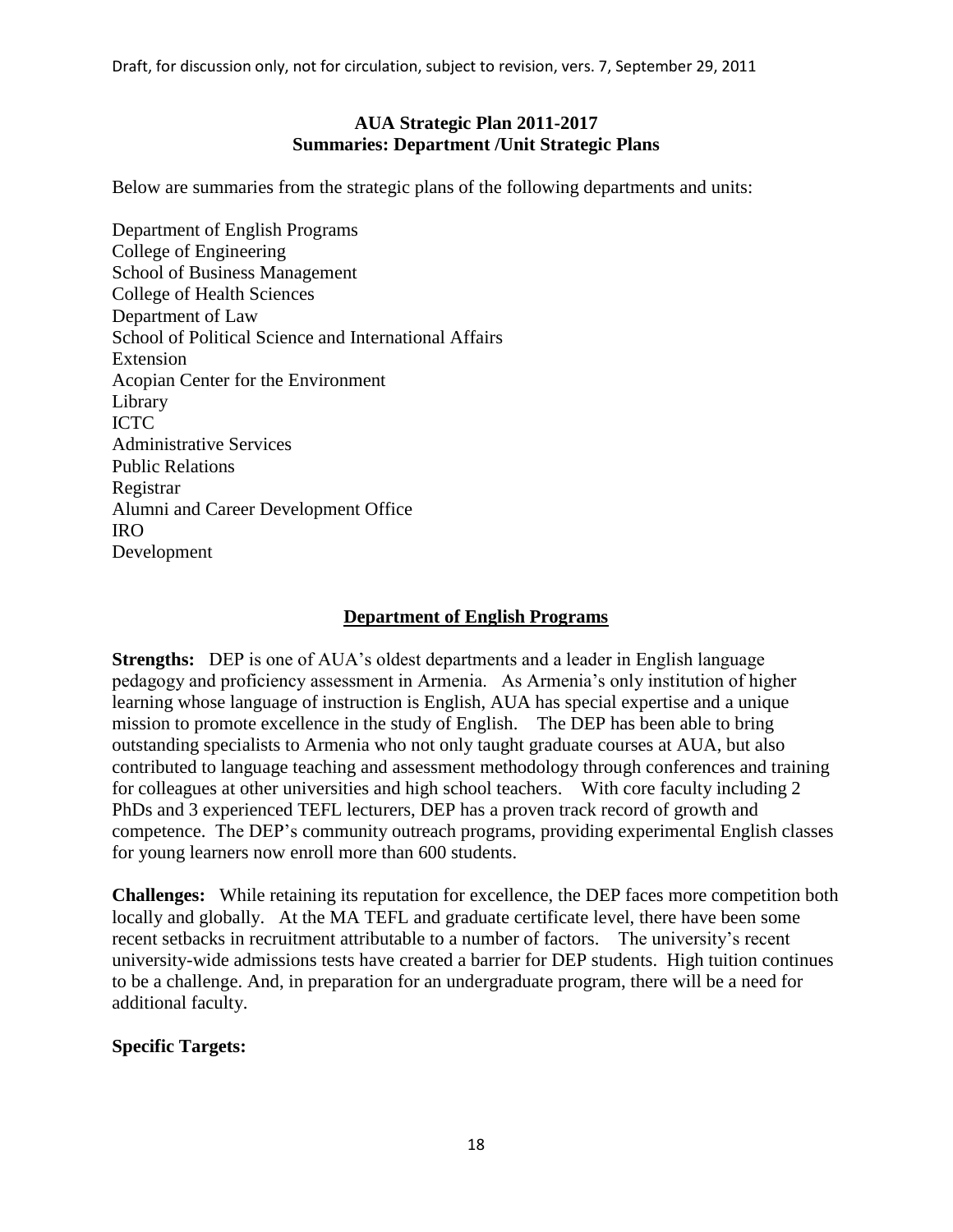Students. Increase number of MA TEFL students to 20, provided that there is more tuition assistance or differential tuition. Attract more students from the region and outside of Armenia – reconsider international tuition level and financial assistance to international students.

Faculty/Staff. Diversification into literature and communications at undergraduate level, more diverse specialties for Graduate Courses. Secure more adjunct instructors and perhaps full-time faculty for the undergraduate writing courses. Larger faculty may facilitate upward expansion into doctoral programs

Research. EEC and other settings as a lab for applied linguistic research on Curriculum & Instruction for more effective teaching of English to Armenian learners. Provide Assistance to RA Government/Ministry of Education with more effective research on assessment.

Advancement, Public Relations, Alumni Relations, Outreach. Utilize excellence in training as opportunity to engage funders. Reengage large alumni base. Build on success of EEC – great example of community outreach and service. Gain recognition of program by neighboring countries (e.g., Iran)

Finances and Resources.Investigate possibility of differential tuition.

# **College of Engineering**

**Strengths:** As one of AUA's founding programs, CoE has a relatively large, experienced, core faculty many of whom are engaged in research through the Engineering Research Center. It has satisfactory infrastructure and a collegial, corruption-free atmosphere that students and faculty find attractive. CoE also has a large network of visiting faculty and partners and collaborates with institutions, companies and agencies in the US. Because technology and science are high priorities for Armenia's future, the CoE has an important role to play in both the country's and university's development. For these reasons, it is well-positioned to be among the first university programs to expand into undergraduate education, with a bachelor's in Computational Science.

**Challenges:** From its inception, the CoE's programs at the master's level target were designed for non-traditional students, many of whom are making a transition from a different educational background and career. While the student profile has changed somewhat from the early years, teaching a diverse student body with disparate knowledge levels in the classroom remains a challenge. A perennial problem has been the uniqueness and lack of understanding of IESM in the local market, making recruitment more difficult for this degree. Limited resources for textbooks and small size do not permit gradations or more diversity in course offerings to accommodate the diversity of the student body. Because of the universality of skills and knowledge covered by its degrees, CoE has had a relatively large international student enrollment for AUA; however, most of them have been Armenian diasporans. Attracting a more diverse student body is a goal CoE aims to achieve in line with the university's overall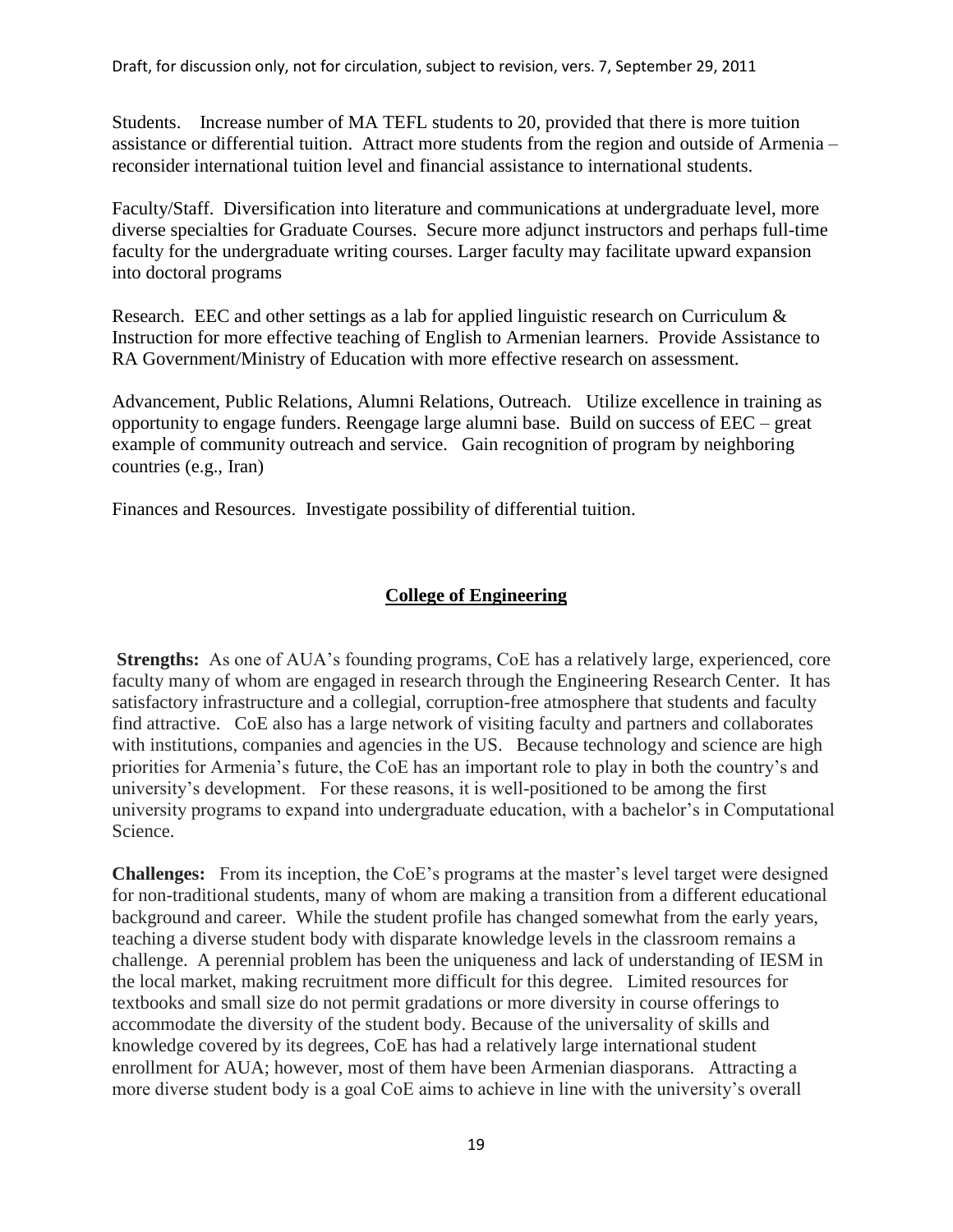recruitment effort. The introduction of an undergraduate program will present an opportunity and challenge for international recruitment. Alumni relations has also been good, but with a growing number of alumni, it is a challenge to keep them tied to the university and build a network for university support and collaboration on projects.

Although its facilities and labs are adequate for current needs, expanded research and a larger more diverse student body, as well as commercialization demands more robust facilities for incubation of business projects. The lack of a Ph.D. program is also an inherent limit on the kinds and variety of research that the CoE and ERC can support. To some extent, the expansion into undergraduate studies will address this by creating opportunities for teaching assistants and providing more opportunities for full-time employment as core faculty, which means a larger, more diverse community of scholars with more subdisciplinary specialties, enrich the graduate and undergraduate offerings and open new possibilities for fruitful multidisciplinary collaborative work.

With the introduction of undergraduate, there are opportunities to address these Challenges: Perhaps the greatest challenge is increase competition from local universities and the shrinking student pool in the coming years, which the university faces as a whole. CoE does not anticipate a problem, because job prospects are good for its graduates at the undergraduate and graduate levels and the pool of applicants with sufficient English proficiency is growing in Armenia overall. Growing numbers of qualified younger scholars and researchers have the potential to contribute to the university and become involved in university-affiliated research.

# **Specific Targets:**

Students. Increase the number of international students.

Faculty. Develop an even more diverse and larger core faculty particularly.

Research. Upgrade and expand the research facilities, project incubation capacity, and collaborate work with private sector.

Advancement, Public Relations, Alumni Relations, Outreach. Reinforce alumni relations.

Finances and Resources. Armenia's and AUA's financial stability are a global concern. With some targeted external funding, CoE has come through budgetary contraction of the past couple of years relatively well. Pursue options to expand this.

# **School of Business Management**

**Strengths:** The majority of MBA graduates stays in Armenia and serve as a link between Armenian companies and global markets by promoting international best practices. The AUA MBA is an excellent value for students and continues to enjoy great popularity among applicants.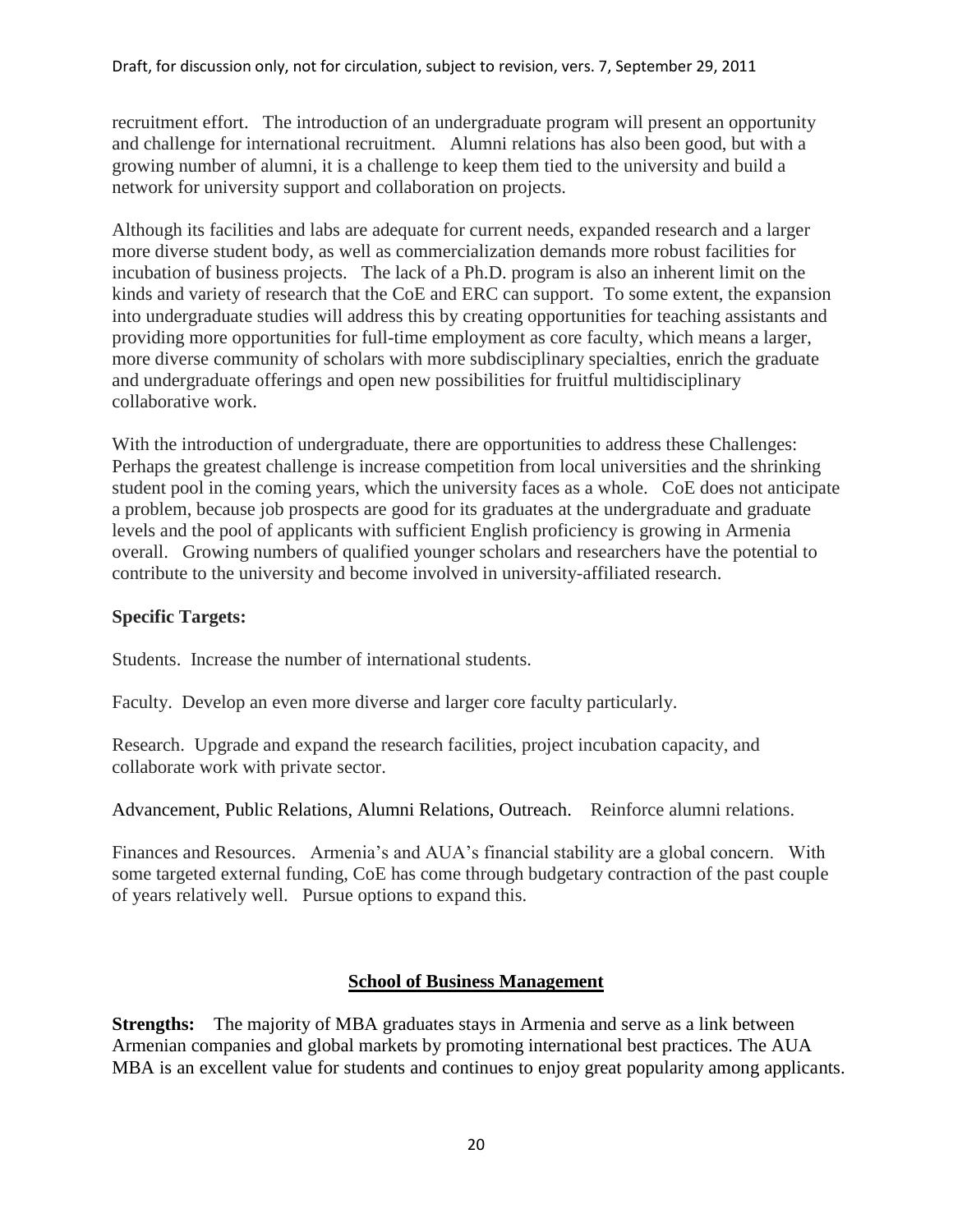**Challenges:** Although AUA's SBM is the oldest business school in Armenia, it is still a young entity with limited financial resources. In the competitive global market for business education, SBM competes for faculty members and financial resources with regional and global universities that have significantly more funds and resources. With its competitive tuition for local Armenian students and given the range and variety of comparably priced MBA programs outside of Armenia, SBM will need to position itself to attract more international students. In addition, SMB is in a period of transition as it gears up for the introduction of a BA in business. After 20 years of management by part-time deans, it is prepared to have a full-time resident dean, whose first priority will be to build a solid, core faculty of resident instructors and recurrent adjuncts.

# **Specific Targets:**

Students: Review, develop and expand program. Reevaluate and redesign the MBA second year curriculum composed of advanced elective courses and three concentrations (Accounting, Finance and Marketing). Examine the necessity of aligning the MBA concentration in Finance with the requirements of Certified Financial Analyst (CFA) certification and the viability of a specialized Master's degree program in Finance and Banking. Evaluate and possibly introduce an Executive Education Certificate program. Introduction of BA in Business (2013), providing students with a high-quality business education based on solid liberal arts foundation. Design and possibly implement a Master's degree in Economics in partnership with the Central Bank of Armenia.

Faculty. Enhance and Engage Faculty. Increase the number of full time and recurring visiting faulty, building a core faculty with the quality and depth of skills necessary to meet SBM's future program expansion and diversification needs.

Research. Reexamine and Recalibrate Research and Development Activities. SBM will need to review and redefine CBRD's overall strategy and recalibrate CBRD's consulting undertakings. Resident SBM leadership and larger core faculty should assist in revitalizing the Center.

Advancement, Public Relations, Alumni Relations, Outreach. Expand and enhance student enrollment by increasing international recruitment and increasing the part time cohort. Expand alumni participation in networking and recruiting activities. Strengthen partnerships with the business community and other local and international stakeholders.

Finances and Resources. Reengaging the MBA alumni with SBM through lifelong learning and other initiatives. Partnering with the main employers of MBA graduates in view of establishment of chaired positions, student scholarships, and other naming opportunities. Utilizing CBRD as a platform to acquire grants and expand research.

Institutional Capacity. Program Maintenance. Explore establishing a two-level advisory board; a general board for oversight of SBM operations and several subordinate boards in functional areas of marketing, accounting, economics and finance.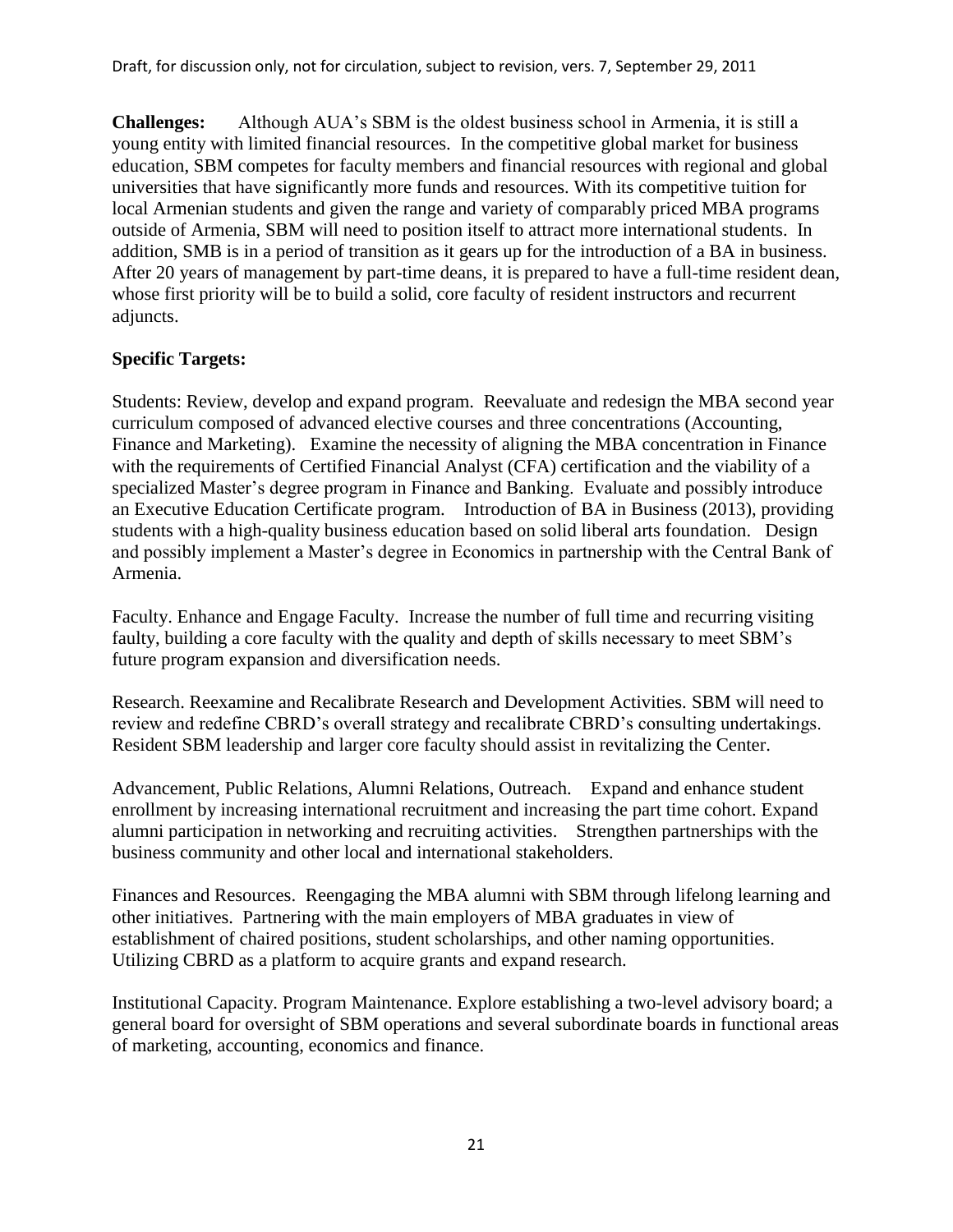# **College of Health Services**

**Strengths:** Over 80% of our graduates are working in Public Health in a variety of positions in government, academics, NGO's and private groups. Active engagement in health projects including tobacco control, ophthalmology, oral health, TB, Primary Health Care Reform, HIV, nutrition and women's health among others. Diverse staff. Program engages students in team and group work throughout the program. Strong research center: CHSR's studies have an ongoing influence in policymaking in the healthcare field of RA. Publications from student's theses are valued abroad. Affiliation with Johns Hopkins. Collaboration with NGOs and with government for Public Health projects

**Challenges**: Funding. Not enough focus on Armenia-oriented public health problems. Lack of management-oriented courses in the curriculum. Absence of practical obligatory internship and opportunity to take part in real projects. Low level of cooperation with government sector and MOH. Limited collaborative research with other western universities. Limited number of resident professors. Low number of international students. Inadequate salary for the jobs in the field of public health. Limited cooperation with YSMU students scheduling into the MPH program. Lack of governmental funding for projects and research. Geographical and political isolation. Strong cultural values, because of lack of diversity (Difficulty of western oriented culture implementation in Armenia in problem solving.

# **Specific Targets:**

Students: Develop entrepreneurship and innovation in scholarship and education by increasing capacity of CHSR in developing and organizing continuing education courses for the medical community, particularly, for medical staff involved in primary healthcare and ophthalmic care; developing CHS and CHSR as a regional center for public health international continuing medical education courses; and further developing on-line courses for the regional community. Partner with schools of public health. Increase student recruitment with attention to diversity of professions and geographic origin. Expand offerings to provide elective courses/short term programs/practica. Provide students access to additional resources/enrichment opportunities.

Faculty. Enhance and support faculty. Further develop the staff of the Center for Health Services Research to provide resources, guidance and assistance to MPH students. Expand the use of CHSR staff and AUA alumni in teaching as guest lecturers, to share their experience in the field of PH with MPH students. Increase the CHSR staff and resident faculty participation in international professional conferences, training workshops, and other PH events. Continue to organize public seminars and workshops for medical professionals, PH practitioners, and NGO representatives in Armenia and regionally. Increase publication and dissemination of scientific material from CHS Faculty and CHSR staff in national and international peer-reviewed journals.

Alumni. Continue to Engage Alumni. Increase alumni participation in seminars for MPH students to share experiences of working on the master projects (e.g., developing proposals).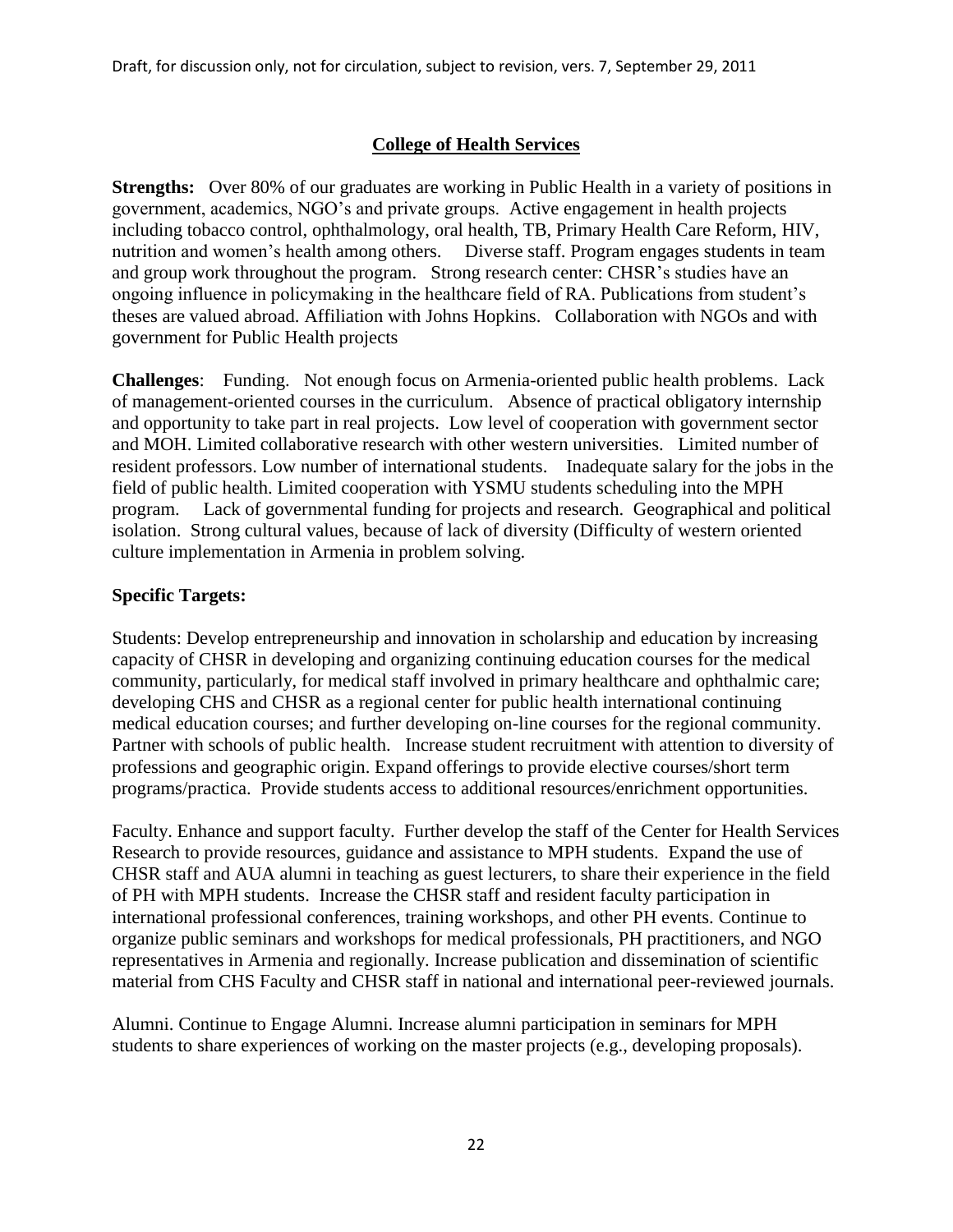Research. Become a leader in the health development of Armenia and the region by creating and building upon Armenian and international network of public health specialists. Initiate local and regional PH programs; pursuing interdisciplinary and regional R&D projects. Expand regional visibility of program to market the program and to demonstrate its technical capabilities.

Finances and Resources. Develop opportunities for potential revenue stream by working toward Council on Education for Public Health (CEPH) accreditation in the United States. Recruit additional foreign students whose full tuition would offset moving to an every-year admission cycle. Expand resident faculty to facilitate every-year admission, increase elective offerings, and offer special conferences/short courses. Expand research/development projects to support increased numbers of resident faculty; identifying sources for supporting training programs/fellowships, etc.

# **Department of Law**

**Strengths:** AUA's Law Department is a unique resource for Armenia. Its American-style teaching method (Socratic method), English-language of instruction, emphasis on practitioner skills and precedent-based analysis and argumentation, make AUA attractive for students seeking career enhancement as well as those planning to continue their studies abroad. Most AUA LL.M. students are already working and make their careers in Armenia, promoting international best practices in private transactions as well as public interactions with state bodies. Because of its comparative law perspective, which takes Armenian law and practice into account, the AUA LL.M. is an excellent value for Armenian students, enhancing their career and further educational options, and continues to attract top students from Armenia's recent graduates and young professionals.

**Challenges:** Like most AUA programs, the AUA LL.M. is facing stiffer competition both within Armenia and globally. Some of the specific factors that have made these challenges greater are noted. The part-time format and Armenian-law perspective that make the AUA LL.M. practical and valuable for its current student body in tension with the kinds of offerings that would be attractive and practical for international students. The tuition is relatively high when compared to other International choices. While the two year part time program suits local students well, for international students, AUA's relatively high tuition is compounded by loss or reduction of income for 2 years. The AUA LL.M. has limited US Accreditation and due to the jurisdictional nature of law, the program focuses primarily on students from Armenia. Although U.S. accredited through WASC, AUA's LL.M. is not and cannot be American Bar Association accredited. In addition, the high cost of law professors couple with the relatively little opportunity for full-time academic career due to small size poses a unique challenge to the department. The Law Department has a top-heavy administration, with 2 international resident teaching, administrators. This has been a benefit to the university and the law department because it costs the department less than what it would cost to routinely brings in foreign law school faculty to teach. At the same time it limits options for developing cohort- and contentbased tracks. Students complain about having too many courses with the same instructors, but this is the unavoidable consequence of the current model based on two resident teachingadministrators.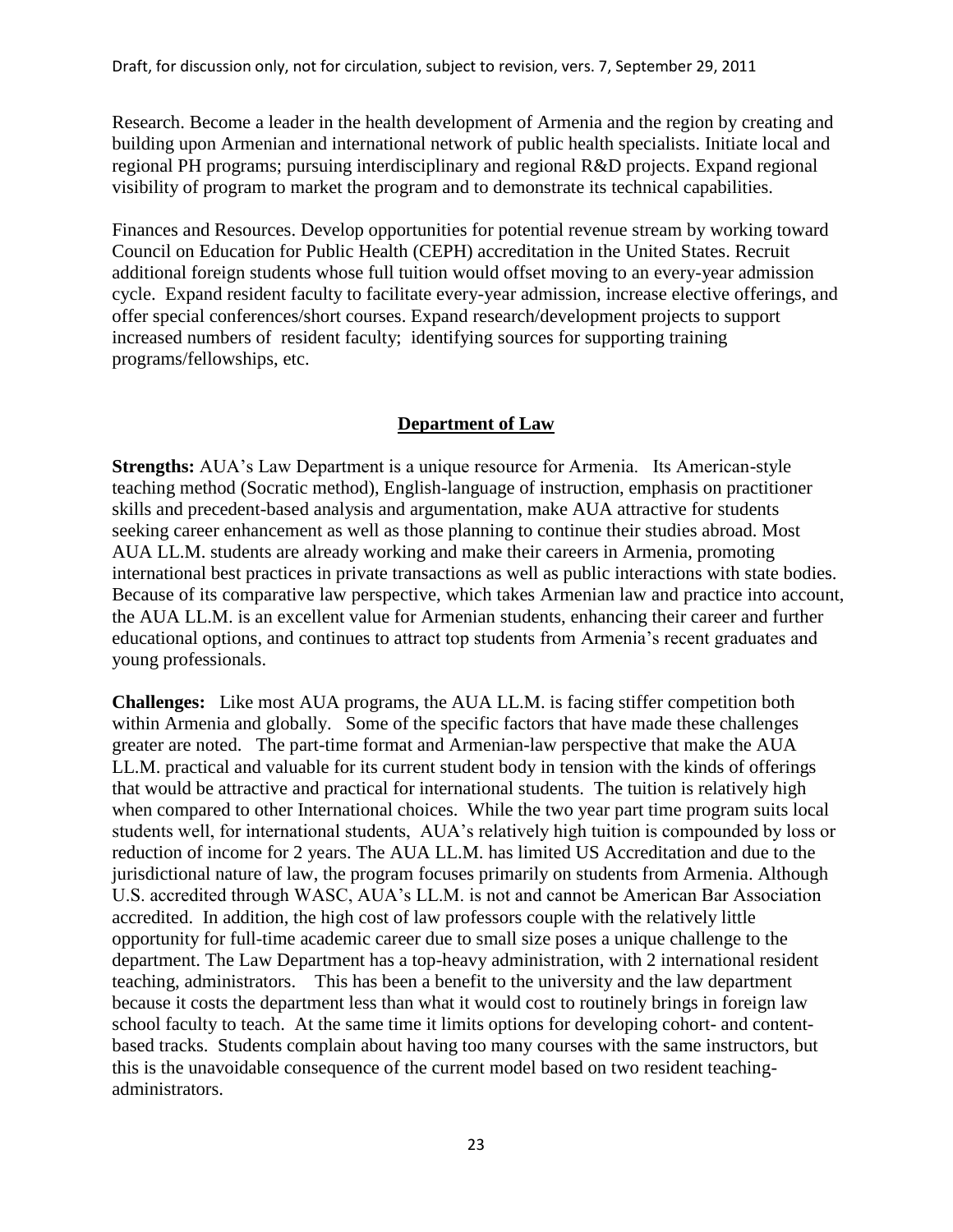#### **Specific Targets:**

Students. Our target of 25 students per year seems reasonable and attainable, although in 2015 there may be a dip in applicants, because there will be no graduates from LL.B. programs in Armenia, due to the extension of high school through  $12<sup>th</sup>$  grade in 2011. By then, the Law Department will have a number of undergraduate courses, which should sustain it until 2016. Targeted international recruitment will be more feasible with more varied course offerings, which will permit students to concentrate on areas of law.

Faculty/Staff. Building on the core faculty developed during the past 5 years, the Law Department aims to have more full-time, resident faculty, who teach a mix of undergraduate and graduate courses.

Research. The Legal Resource Center is a public service that continues to make Englishlanguage legal materials available to students, faculty, practitioners and academics not only from AUA but also from other universities. In addition, its on-line resources, including the Citizens' Rights Guides, Arbitration Guide, and Armenian Law Review, which makes student master's papers and faculty research more widely accessible, are an asset that promotes the program and raises legal awareness in the community. However, the pressing need for applied research on how to bring Armenia's legal system, institutions, attitudes, and practices into line with international best practices is not being effectively addressed. Faculty and students, as well as alumni and external stakeholders, urge the LRC to be more proactive in the field of research and legal reform. To do so, we need to focus more time and resources research. A first step in this direction is the appointment in the fall of 2011 of an LRC Programs Director who has the academic credentials and global academic ties in Europe and the US to build the research program and make AUA a forum for scholarly discussion and debate

Advancement, Public Relations, Alumni Relations, Outreach. For many donors, support for AUA is an investment in Armenia's future. Rule of law is widely recognized as essential for Armenia's development. The AUA Law Department counts three deputy ministers, a number of judges, prosecutors, NGO activists, and leading private practitioners among its alumni. The program is well-regarded and alumni often express their appreciation for the role that AUA played in their career advancement. In short, this good will and gratitude is ready to be tapped into as AUA prepares for its  $25<sup>th</sup>$  anniversary in 2017 and the Law Program for its  $15<sup>th</sup>$ anniversary in 2013.

Finances and Resources. Law students already pay roughly double the tuition per credit as the rest of the university. Thus, there is already differential tuition at AUA. When the administration required further cuts and efficiencies, the class sizes were increased, so that in many instances net income per seat in the law department was quadruple that of other academic programs. On the other hand, these larger classes, which are still medium to small by the standards of most law school classes, was not well-received by students and some faculty, who prefer smaller, cohort-based classes and more specialty courses. By streamlining the Law Department's administration, it will be possible to address the financial restraints.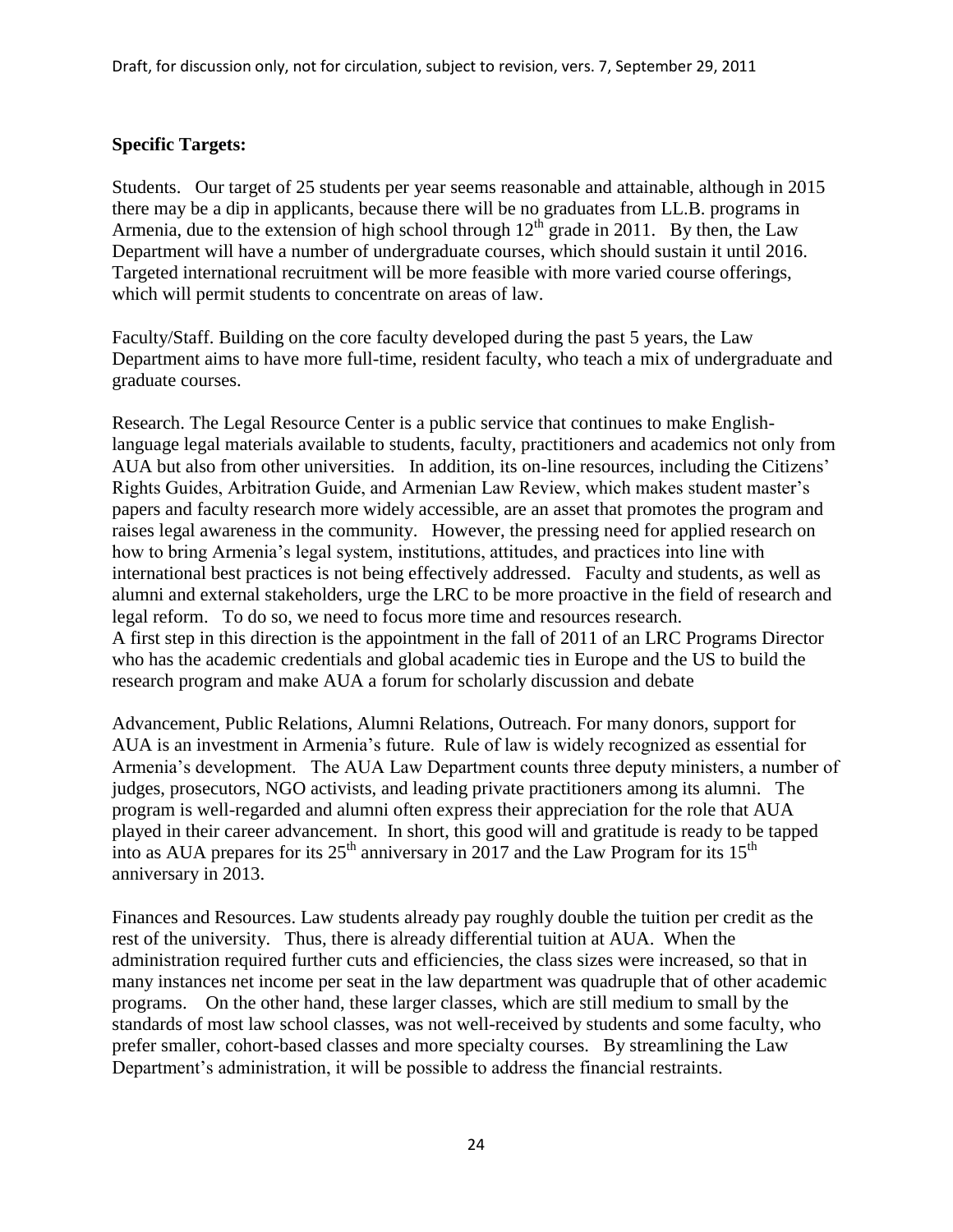Institutional Capacity, Program Maintenance. As noted in the university's Strategy2017 report, in preparation for the next phase of the university's diversification and expansion in to undergraduate, streamlining and reorganization of academic program administration has to be on the agenda. For the Law Department, this means rethinking its top-heavy resident administrative structure, which is out of line and out of sync with the rest of the university

# **School of Political Science and International Affairs**

**Strengths:** The quality and substance of the courses offered and materials covered. The graduating students who are interested in making a difference in the development of Armenia. The name and quality of faculty who present courses in the program. Large alumni network, significant social and political research, leader in polling and public opinion research methodologies that have contributed to various international and national efforts to improve Armenian public policy. New resident faculty enabling the department to design and offer a new set of courses at the graduate and undergraduate level (general education dources) and revitalize and enhance existing courses. Historically motivated high-level student body. Well placed alumni who continue to contribute to Armenia.

**Challenges:** Insufficient core faculty to create and enhance a cohesive community of scholars and cover the full diversity of specialties and sub-disciplines in the field. Because core faculty are insufficient administrative burdens divert effort from scholarship and turnover imposes additional burdens to maintain continuity and institutional memory. Competition has increased in the Armenian market with at least one local university offering a competitive undergraduate program in political science. Two funding challenges exist: one for the program overall and one for faculty salaries.

# **Specific Targets:**

**Students:** Aim to increase diversity of the student body through recruitment of more international students in line with university-wide goals. PSIA is well-positioned as a nonlocalized field with few pre-requisites for international as well as local students who wish to continue their studies abroad. Continue to enhance the opportunities for students to engage in the Turpanjian Center's research. As the university enters a new phase of undergraduate education, design and offer several new undergraduate general education courses providing a testing ground for the feasibility of an undergraduate program in political science.

**Faculty/Staff:** Increase the number of core faculty creating an engaged and cohesive community of scholars.

**Research:** As core faculty increases, engage in continued research in collaboration with domestic and international organizations. Develop a short and long term focus for the Turpanjian Center on particular development issues. As the university prepares to launch an undergraduate program, develop teaching assistant opportunities for graduates, providing additional supplemental materials for undergraduates and an opportunity to identify outstanding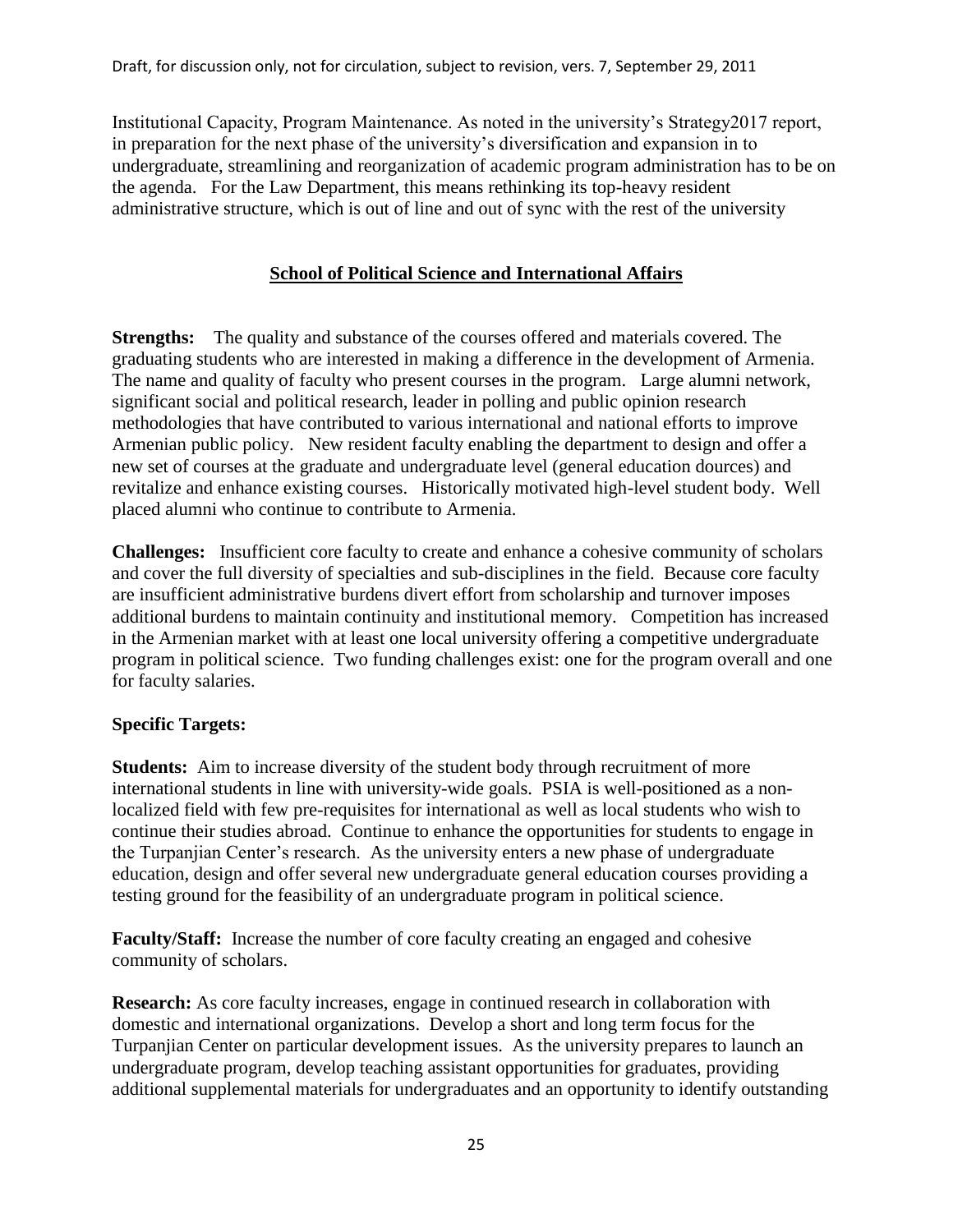undergraduates for continued study at the graduate level. With continuing European harmonization and integration, upcoming elections and democratization, and changes in Armenia's geopolitical surroundings AUA is well located for research.

**Advancement, Public Relations, Alumni Relations, Outreach:** Engage alumni to enhance the student experience and gather information about career/further education.

# **Extension Program**

**Strengths:** The Extension Program is well positioned to take advantage of the university's qualities, capabilities, synergies and linkages in providing training with major differentiators. Extension's portfolio and range of offerings. Long standing and solid experience in providing General English and TOEFL preparation courses for students seeking quality education. Customer Loyalty. Experienced Instructors; Clearly Identified Programs with dedicated and hardworking support team. Cooperation with MOE. Cisco Certified Regional Networking Academy; ETS Certified Test Administration Site; Microsoft Certified Information Technology Academy and Authorized Test Center for TOEFL iBT, LSAT , GRE, SAT, SAT Subject, with impeccable integrity in administration of tests. Established relationships with a number of key organizations in Armenia including Orange Telecom, Central Bank of Armenia, Ameriabank, VirageLogic and USAID Projects that relate to workforce capacity.

**Challenges:** One challenge has been effectively working with AUA's myriad academic and research departments to offer fulfilling courses. Lack of a core instructional staff instead depending heavily on contracted professionals which tend to be more expensive than permanent staff. Several logistical challenges include a broken telephone system which lacks voice-mail capability, the limited hours of the university's cashier office, fully coordinating use of classrooms and facilities in the Paramarz Avedisian Building. Extension is also faced with growing competition in all walks of adult training, lifelong learning and continuing professional education in Armenia. In particular, English Language training competition is fierce. With lower overheads and smaller classroom sizes and competitive fees, these education centers are a real competitor. Some customer dissatisfaction due to larger class sizes, higher tuition fees, quality of our classrooms.

# **Specific Targets:**

Students. Expand the range of topics that address English language learning. Some courses in particular that need developing and/or improving include: English for Legal Profession, English for Medical Profession, English for Banking and Finance, English for Tourism & Hospitality Industry, English on the Phone – or Telephone English, and American Ways – The Central Elements of American Culture.

Advancement, Public Relations, Alumni Relations, Outreach. Extension aims to expand existing and develop new partnerships. In particular, Extension will seek closer cooperation with the university's SBM and organizations outside the university, such as National Competitiveness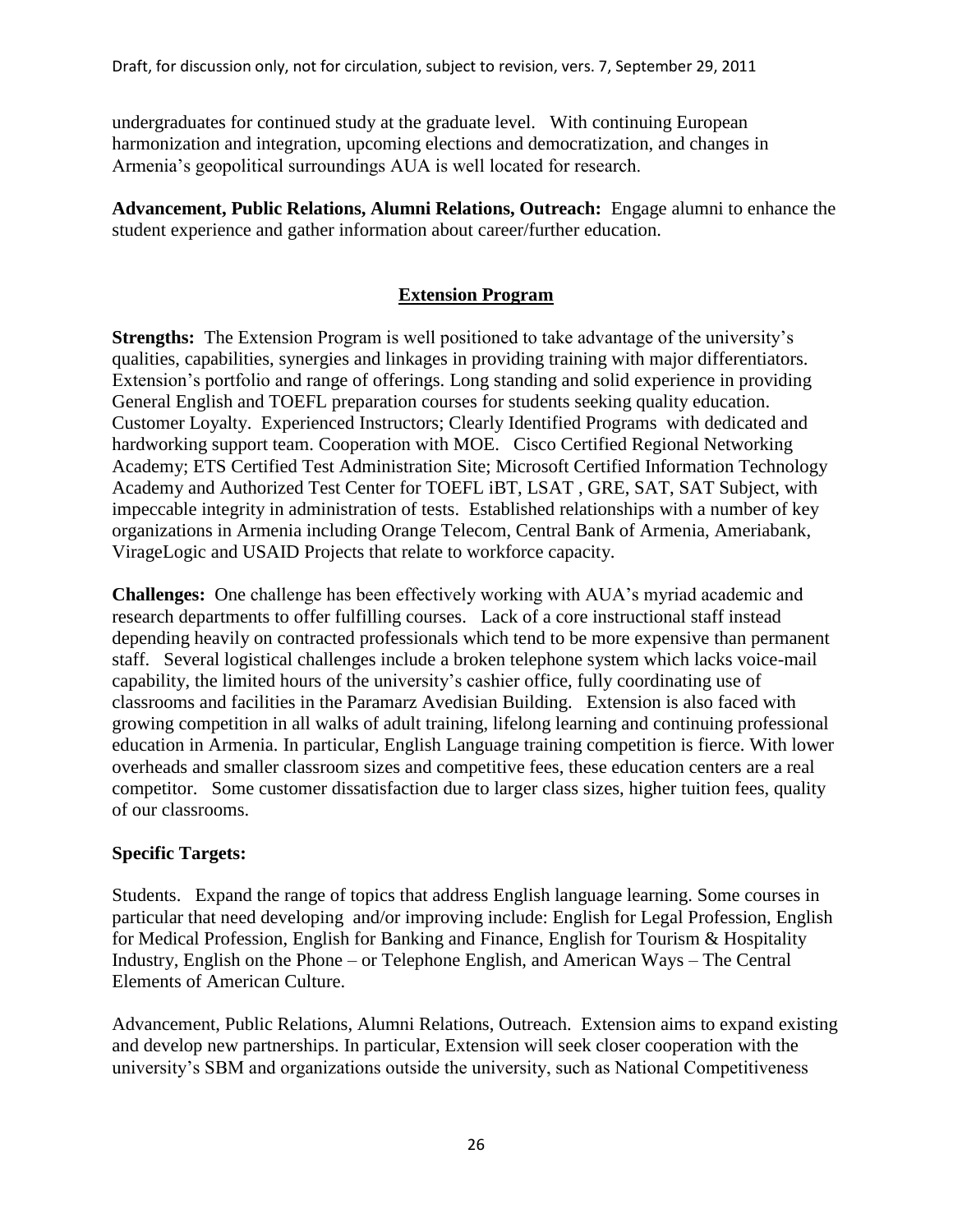Foundation of Armenia, the Armenian Development Agency (ADA), and a number of USAID Programs, to expand offerings and address the skills development needs of Armenian businesses.

# **Acopian Center for the Environment**

**Strengths:** The ACE has positioned itself as a strong organization which utilizes western standards of methods of controlling the human impact on nature using accumulated long-term monitoring data and analysis of trends. Solid reputation. Existence within the AUA campus and availability of a modern building with necessary tools for educational work. Modest but stable financial resources. Consistency of work and reputation. Strong history of leading relevant seminars and conferences. The university's only multi disciplinary unit.

**Challenges**: Narrow range of educational product. Limited equipment. Limited managerial experience of leadership. Limited finances. New strategy toward sustainable management of natural resources.

# **Specific Targets:**

Students. Creation of topical products. The preconditions for topicality are based on (1) analysis of global trends in environmental field; (2) analysis of local market of potential employers and students. Strengthening of the educational base by topical research. Developing a partnership with US universities (UC Davis, UC Riverside, and UC Berkeley) to offer a new impulse for the students' enrollment.

Faculty/Staff. Increase of the number of qualified faculty and scholars to cover the expansion of educational programs. Provide existing faculty with the opportunity to develop competencies within partner universities in order to replace some visiting faculty.

Research. Engage in several new projects: Ecosystem Study, Rational Use of Ecosystems, Study of Genetic Diversity of Flora and Fauna.

Advancement, Public Relations, Alumni Relations, Outreach. Develop content for and design new website with focus on potential donors, partners and applicants. Increase number of scientific articles in peer-reviewed magazines as well as popular articles in non-sectoral magazines. Research possibility of developing ecoclubs in rural schools.

Finances and Resources . Research Grants and contracts to leverage endowment.

Institutional Capacity, Program Maintenance. Optimization of existing vehicles (2013). Equipping the genetic laboratory with genetic study equipment (including sequencing and PCR machines ( 2012). Equipping two new laboratories with soil and water analysis equipment (2012). Renovation of field equipment (2012)

# **Library**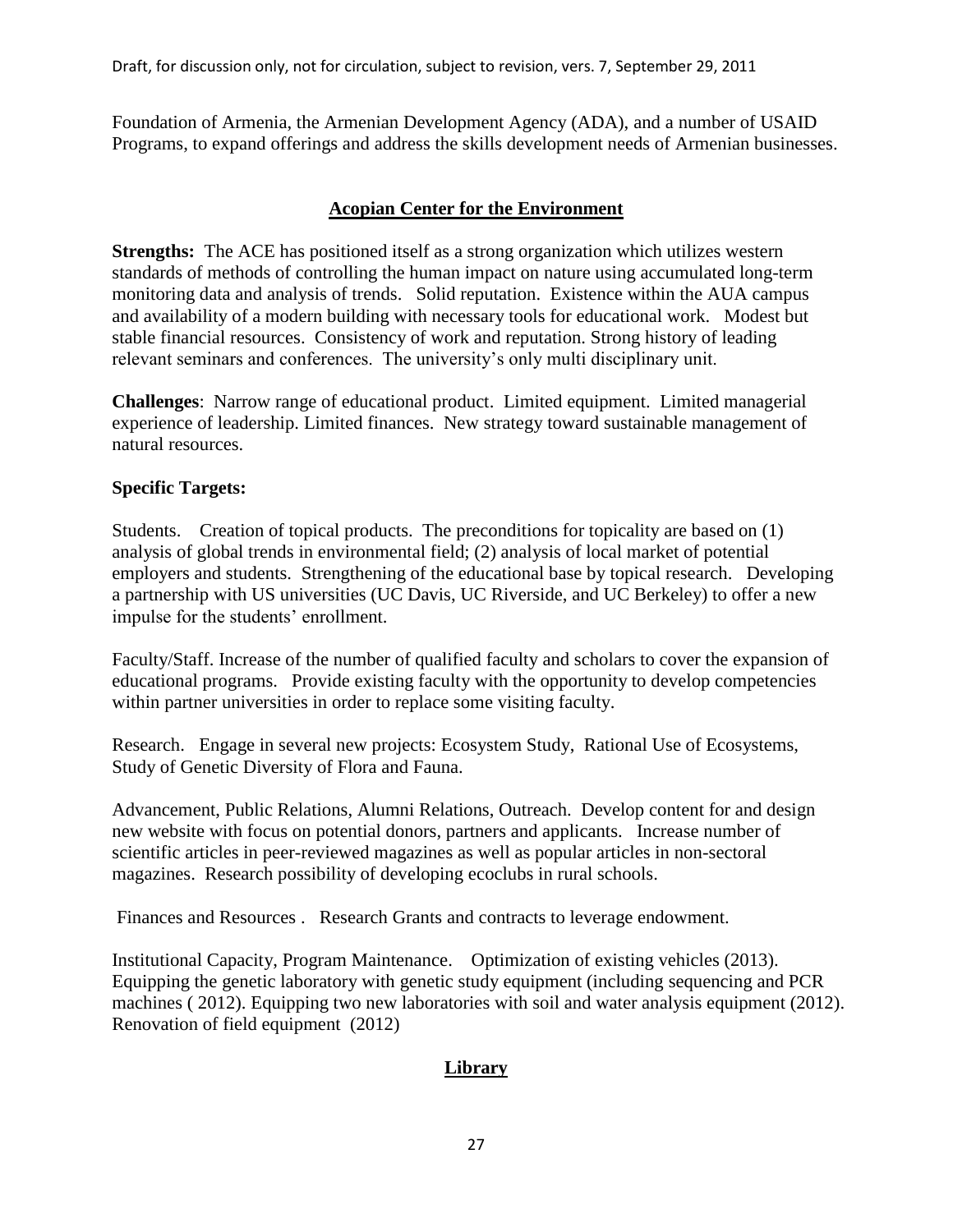**Strengths:** The AUA library is one of the most widely visited libraries in Armenia. The library contains over 47,000 volumes of books and periodicals. In addition, a vast amount of e-resources is available on the Internet through commercial databases to which the library subscribes. The Library is the central resource in the country for the World Bank publications and project reports.

**Challenges:** Due to the current budgetary limitation the Library has become more selective in its subscriptions, book purchase, and multimedia resources; does not house an adequate number of textbooks; and library staff is unable to keep up with developments in the profession due to the lack of opportunity for library staff to participate in professional trainings.

#### **Specific Targets:**

Students. Maximize availability of information in all formats to our user population. (Partially funded) Develop and up to date collection department policy; provide access to the collection in all formats; collect and provide access to unique resources. Provide improved and current effective instructional support for students, in partnership with faculty, with particular attention to undergraduate needs.

Faculty/Staff. Enhance library effectiveness by recruiting and developing a highly qualified and skilled staff to provide the best possible service and leadership. (Partially funded.) Recruit and hire qualified service oriented staff providing professional development and educational opportunities.

Institutional Capacity, Program Development. Expand the library's physical space and IT infrastructure (fully funded via ASHA grant). Expand facilities to meet requirements of growing collections, expanding services and increasing number of patrons. Upgrade equipment and software. Systematically upgrade the library's automated management system. Provide improved web infrastructure to support expanded access.

Advancement, Public Relations, Alumni Relations, Outreach. Provide leadership and promote partnership in developing and sharing library resources. (Partially funded.) Continue activeContinue active participation in networking and consortia governance activities.

Financial Resources. Increase the operating budget by seeking new resources including grants and new partnerships. Purchasing of electronic information products via consortia licensing.

#### **Information and Communication Technologies Services (ICT)**

**Strengths:** ICT employs open standards and best practices promoting an environment that provides protection from unauthorized or inadvertent access, sabotage or disasters and ensures the availability, integrity and confidentiality of information yet does not unduly hinder the university from conducting business as usual.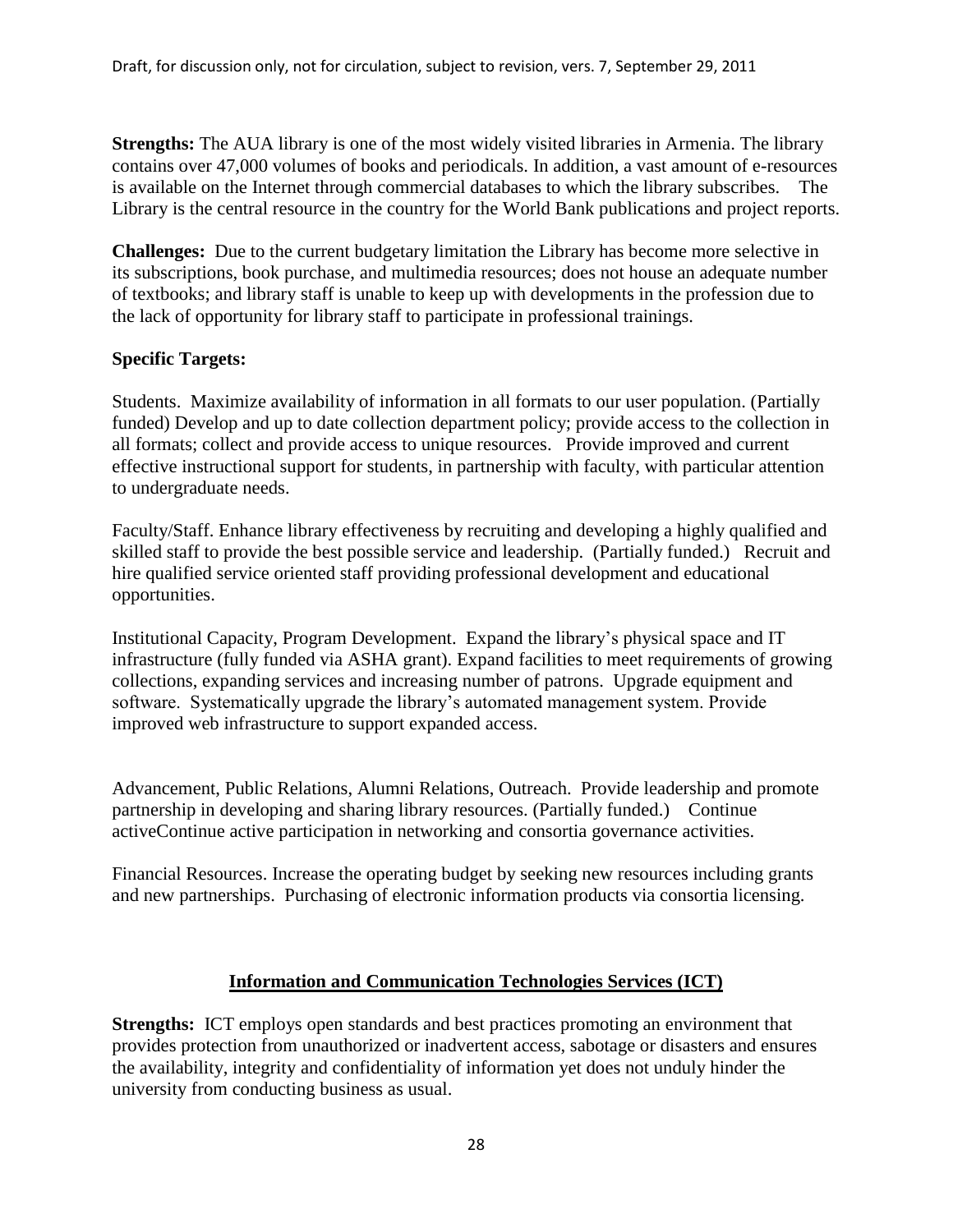**Challenges:** Challenges include financial restrictions limiting the expansion of human other resources; the development of distance learning programs; limited use of online and e-resources. In addition several improvements are needed including to AUA's internal and external network capabilities and Information Security policies, standards, evaluations, and university-wide security awareness.

#### **Specific Targets:**

Students: Purchasing, installing, and supporting a new conference system (for 50 participants) to accommodate growing needs. Determine and provide for the increased internet and technology needs of an undergraduate program.

Faculty/Staff. Reconfiguration of the existing LAN; increase the capacity of the network up to 1GB/sec in main buildings; implementation of Universal Network Authentication capability in all buildings.

Institutional Capacity/Program Maintenance. Defining and enforce internal processes including clear delineation of responsibilities and coordination workstations and software issues for users accommodated by support of ICTS staff. Hire of an Information Security Officer to oversee security policies, standards, evaluations, and university-wide security awareness. Upgrade existing AUA PABX system with VOIP technologies and following features and major benefits. ICTS will participate in the university's library expansion project. Other internal restructuring will be necessary to accommodate growing university needs. Begin implementing Evergreen Equipment Program.

#### **Administrative**

**Strengths:** The major strength of the administrative departments is its dedicated long term staff, a significant part of which has worked for more than ten years. The department has almost zero staff turnover. Great teamwork and cooperation among various administrative departments has led to successful graduation ceremonies, conferences and seminars.

**Challenges:** The biggest challenge has been continuous budget cuts in recent year. However, a number of problematic areas have been addressed and the budgeting process for the next year promises to address accumulated concerns. A bigger challenge has been ensuring that the PAB systems work effectively.

#### **Specific Targets:**

Personnel. Enhance employee morale and performance. Apply COLA (expected fall 2011). Eneusre adequate and competitive compensation system through considering merit, as well as internal and external equity adjustments. Undertake review and enhancement of the benefit and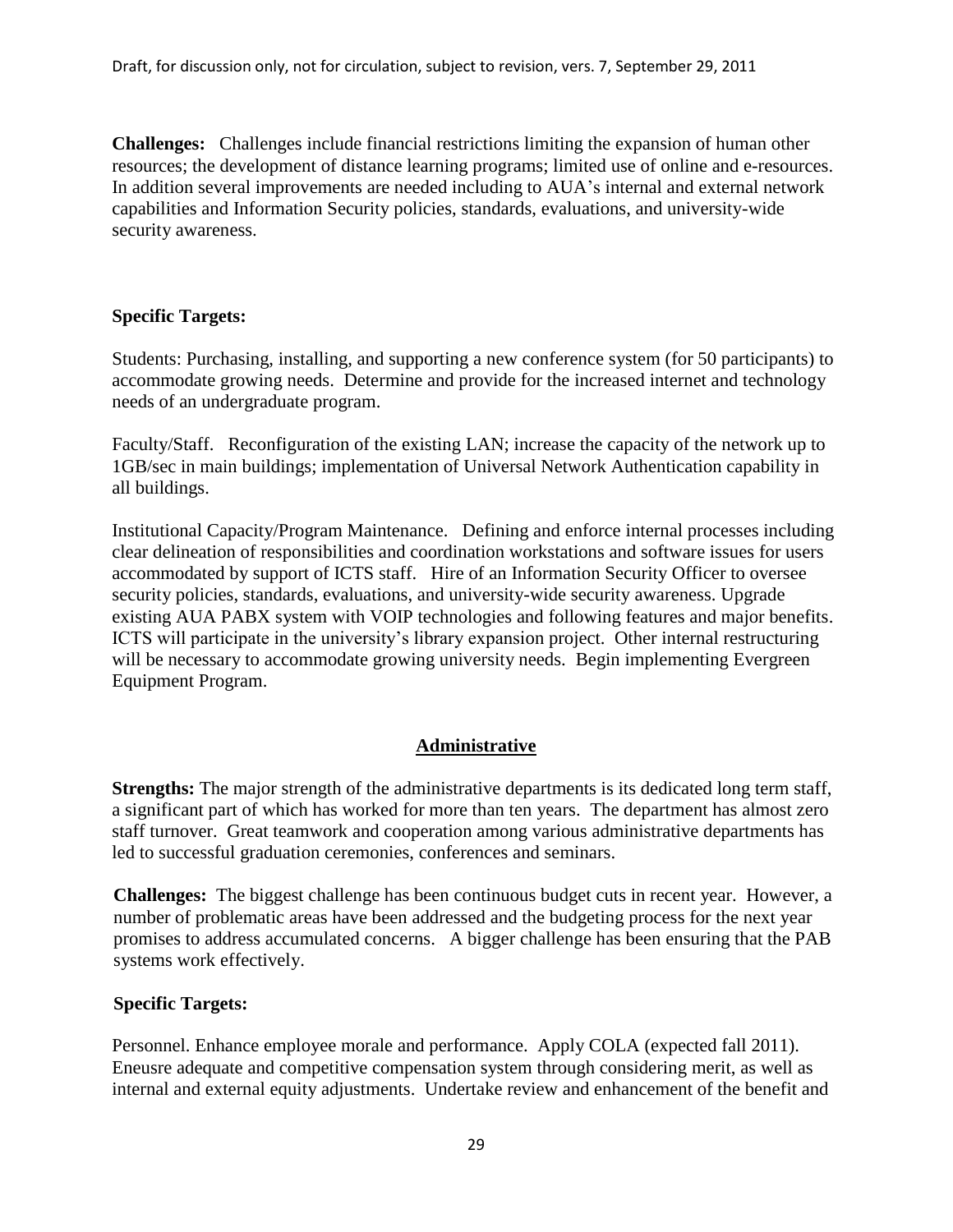allowance system. Develop and deliver staff training and development programs to help staff and managers to accomplish the goals of the University Strategic Plan.

Faculty Services. Enhance country and city orientation and oversee visa and residential needs of the client groups. Budget implications will follow when the number of foreign students and faculty (due to introducing undergraduate programs) is increased significantly

Facilities. Copmplete the construction related work at PAB (with private funds). Implement renovation projects (with USAID ASHA support) in the Main building/ Library-kitchen project, replacement of old elevators, upgrade of building systems, A/C in the Large auditorium/; in the AUA Center; and in Barsam Suites / Construction of an elevator)

Photocopying Service. Ensure a breakeven operation and outsource about 50% of the orders to prolong the economic life of copiers.

Revenue Generation from Conferences/Seminars, as well as from providing other Services. Ensure constant revenue flow by maintaining high quality service to customers and promoting the AUA conference and catering facilities. Implementing the marketing plan will require onetime investment costs.

# **Public Relations**

**Strengths:** The department's consistent coverage of the university's main events: graduation, alumni dinner, lectures, panel discussions, conferences with no additional budget requirements. Promotional materials are prepared in house. Broad interdepartmental cooperation and close relations with ROA media.

**Challenges:** Some of the challenges which face the university's PR Office are lack of a native English speaker (an editor for proof-reading annual report, booklets, brochures, website and releases), limited staff including a designer and assistant, limited budget to allow for advertising, promotional materials (t-shirts, cups, etc.), and subscription to newspapers and journals.

# **Specific Targets:**

Students: Increase outreach regarding needs based financial aid

Advancement, Public Relations, Alumni Relations, Outreach: Increase outreach in Armenia and Diaspora with a multi pronged focus including messaging about AUA's research centers as well as academic programs.

# **Office of the Registrar**

**Strengths:** The Office of the Registrar and Student Services has staff that provide institutional memory for the office with employment at AUA ranging from 2-18 years. Educated and well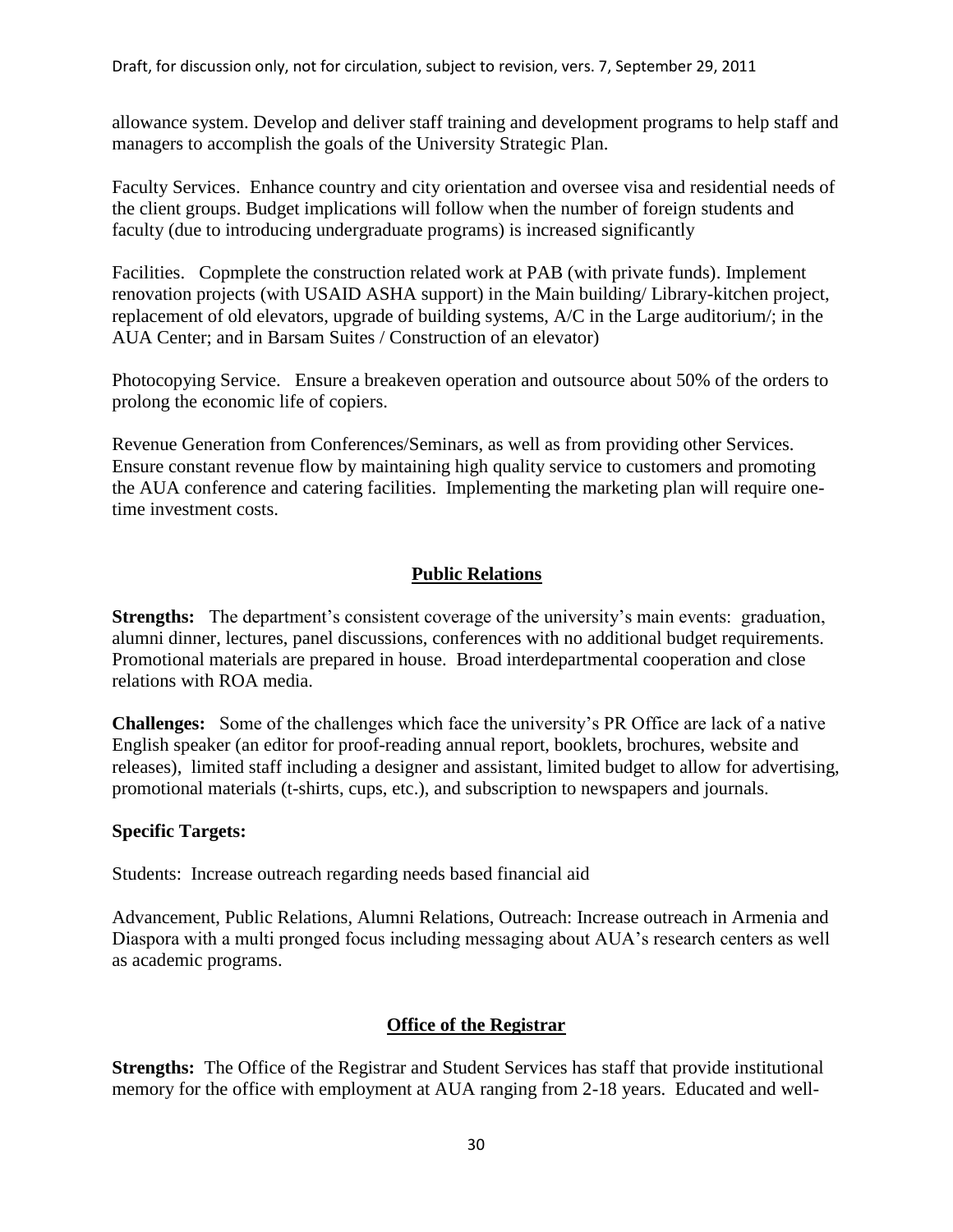trained office staff know their jobs extremely well and form a cohesive unit that serves the university to a high level. In the same vein they all have university degrees with 4 holding masters degrees from AUA. The staff works well both as individuals and as members of a bigger team. With the opening of the newly renovated office last year procedures have become and are still becoming more streamlined and student-friendly.

**Challenges:** One of the strengths of the office is also one of its challenges in that sometimes long employment in one place becomes routine. New infusions of blood and ideas keep everyone excited and looking to the future. Also after loss of staff, individuals can feel overwhelmed and customer service can suffer due to this. Limited staff

# **Specific Targets:**

Students. Complete design and use of database including online registration (by 2013). Financial counseling for students.

Faculty/Staff. Complete design and use of database including online grading and admissions process.

Advancement, Public Relations, Alumni Relations, Outreach. Increase number of recruitment visits and application helps days in areas outside of Yerevan. Increase the number of Open Houses. Strategically increase international recruitment/outreach to Russia and CIS, Europe, Iran, China, and India. Work to provide English language instruction throughout the country providing non Yerevan residents with the English language proficiency necessary for admission. Translate materials into Armenian, Russian, and Farsi.

Institutional Capacity/Program Maintenance. An improved method of records management both electronic and paper needs to be identified and implemented to ensure the long-term efficacy of student records. Printed materials need to be enhanced. A records retention policy for academic records must be developed and utilized. Registrar's office must continue to do annual audits of policies, processes and personnel.

# **Alumni and Career Development Office**

**Strengths:** Regular outreach to alumni. Regular services and programs aimed at helping students and alumni improve their job hunting skills including career days with potential employers for students/alumni. Strong relations with a number of potential employers. Consistent updating of AUA Alumni database.

**Challenges:** One of the challenges for ACDO is the relatively low number of students utilizing available services. In addition, the limited number of internships/part time jobs available for students makes job placement challenging. Limited financial resources have made expanding outreach an additional challenge.

# **Strategic Targets:**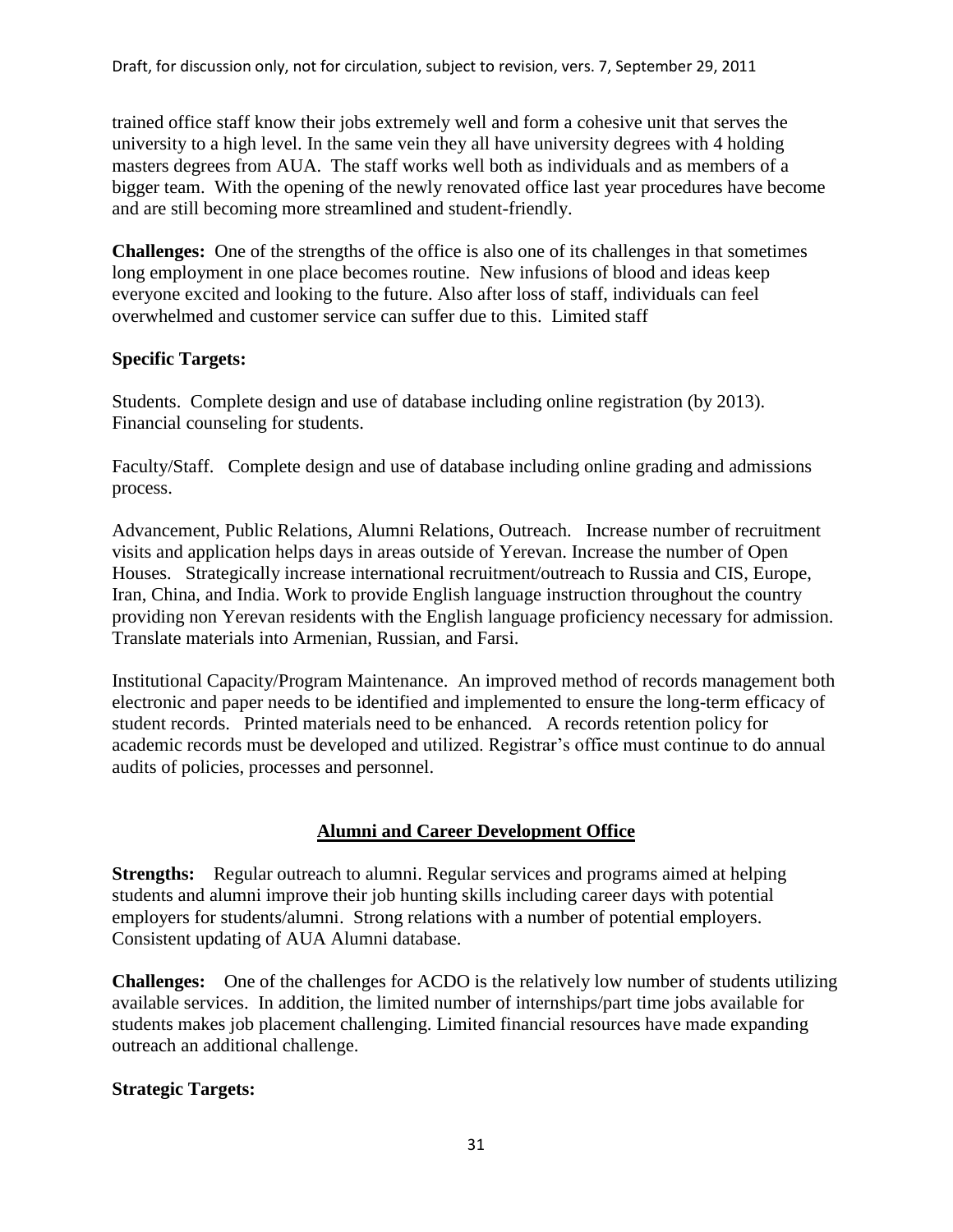Students. Increase students' awareness of ACDO services. Continue to provide and enhance a variety of services for students and alumni to interact with employers from private, government, education, and non-profit sectors including. On-campus recruiting, information sessions, and fairs. Help students prepare to enter the workforce. Expand the number of partnerships with industry and government to increase the pool of employers. Define employers' hiring requirements to enhance graduates to be hired.

Advancement, Public Relations, Alumni Relations, Outreach. Enhance alumni and students networking; encourage alumni participation in university life. Develop services for alumni. Determine alumni needs and more effectively support alumni in their career development. Organize diverse cultural, social and professional networking events for alumni/students.

# **Institutional Research Office**

**Strengths:** The Office of Institutional Research consistently collects, analyzes, and reports university data-- on students, faculty, curriculum, course offerings and learning outcomes. The office has a strong record of working with myriad university departments and units. The IRO has a strong background in statistics, research methods, and computer based reporting tools, as well as strong written and oral communication skills, attention to details, and knowledge about how institutions of higher education operate.

**Challenges:** The establishment of undergraduate degree programs starting from 2013 will increase student and faculty body, and challenge the work of IRO in terms of the breadth and depth of assessment and evaluation activities, as well as data collection efforts. IRO will face the challenge to address the increase in the workload and efficient management.

#### **Strategic Targets:**

Research. Determine new needs and reevaluate and update the existing surveys for maximal relevance and utilization. Distribute alumni survey and institute a process of regularly surveying alumni. Launch an employee satisfaction survey. Plan for the intensive regular assessment of the undergraduate program. Reevaluate the existing Factbook. Formulate and implement policies on data requests and data publication. Initiate online surveys wherever possible.

#### **Development**

**Strengths:** Institution's reputation.

**Challenges:** The main challenges have been lack of a solid, experienced, fully staffed development department; lack of clear attainable short and long term objectives ; recent focus mainly on fundraising for the PAB (a successful project); failure to effectively use alumni profiles in outreach.